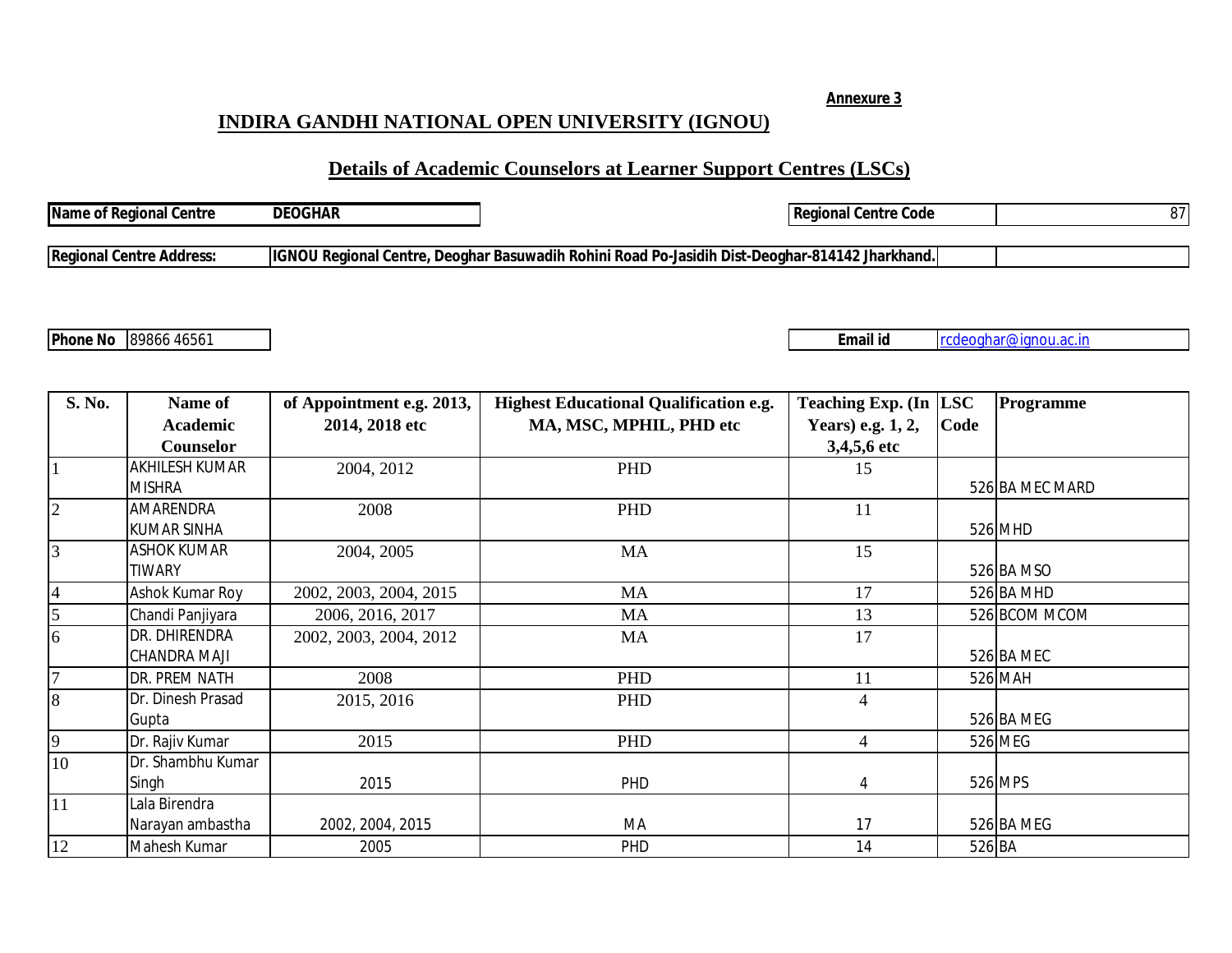| 13                                 | Mr. Ashok Kumar          |                  |            |                |         |                            |
|------------------------------------|--------------------------|------------------|------------|----------------|---------|----------------------------|
|                                    | Tiwary                   | 2015             | MA         | 4              |         | 526 MSO                    |
| 14                                 | Mr. Chandrama            |                  |            |                |         |                            |
|                                    | Singh                    | 2015             | MA         | 4              |         | 526 CTPM                   |
| $\overline{15}$                    | Mr. Krishna Kumar        |                  |            |                |         |                            |
|                                    | Mishra                   | 2003, 2004       | MA         | 16             |         | 526 BA BPP                 |
| 16                                 | Mr. Nandeshwar           |                  |            |                |         |                            |
|                                    | Panda                    | 2002, 2003, 2005 | MA         | 17             |         | 526 BPP                    |
| 17                                 | Mr. Udit Kumar           |                  |            |                |         |                            |
|                                    | Mishra                   | 2014, 2015       | MA         | $\overline{5}$ |         | 526 BA MHD                 |
| 18                                 | Mr. Vakil Chandra        |                  |            |                |         |                            |
|                                    | Yadav                    | 2016             | MA         | 3              | 526 BA  |                            |
|                                    | Ms. Rina Kumari          | 2016             | MA         | 3              | 526 BA  |                            |
|                                    | Ms. Shilpi Kumari        | 2016             | MA         | $\mathfrak{Z}$ | 526 BA  |                            |
| $\frac{19}{20}$<br>$\frac{21}{22}$ | <b>NISHA RANI</b>        | 2008, 2015       | MA         | 11             |         | 526 BA CFN CNCC            |
|                                    |                          |                  |            |                |         |                            |
|                                    | Nandeshwar Panda         | 2002, 2003, 2005 | MA         | 17             | 526 BA  |                            |
| $\frac{23}{24}$                    | Priyanka Rani            | 2016             | MA         | $\mathfrak{Z}$ |         | 526 BCOM MCOM              |
|                                    |                          |                  |            |                |         |                            |
|                                    | <b>Uttam Kumar Dubey</b> | 2003, 2004, 2016 | MA         | 16             |         | 526 BA BPP MPS             |
| $\overline{26}$                    | <b>AKHTER HASNAIN</b>    |                  |            |                |         |                            |
|                                    | <b>AZAD</b>              | 2013, 2019       | MA         | 30             |         | 3601 BA MEG                |
| 27                                 | <b>ASHOK KUMAR</b>       |                  |            |                |         |                            |
|                                    | <b>SINGH</b>             | 2019             | MA         | 35             |         | 3601 MHD                   |
| $\frac{28}{29}$                    | <b>BASUKI NATH JHA</b>   | 2013, 2014, 2019 | <b>MED</b> | 12             |         | 3601 BA BPP MARD MEC PGDRD |
|                                    | <b>BRAJESH KUMAR</b>     |                  |            |                |         |                            |
|                                    | <b>CHOUDHARY</b>         | 2019             | PHD        | 28             |         | 3601 BA MEC                |
| 31                                 | Dr. Viveka Nand          |                  |            |                |         |                            |
|                                    | Singh                    | 2014             | PHD        | 32             | 3601 BA |                            |
| 32                                 | <b>GANESH KUMAR</b>      |                  |            |                |         |                            |
|                                    | <b>RAM</b>               | 2019             | MA         | 11             |         | 3601 BA MEC MARD           |
| 33                                 | <b>HARISH KUMAR</b>      | 2019             | PHD        | 1.5            |         | 3601 BA MPA MPS            |
| 34                                 | <b>JYOTI KUMAR</b>       |                  |            |                |         |                            |
|                                    | <b>PANKAJ</b>            | 2019             | PHD        | 11             |         | 3601 BA BPP MEC MARD       |
| $\overline{35}$                    | <b>KAUSHAL KISHOR</b>    |                  |            |                |         |                            |
|                                    | <b>CHOUDHARY</b>         | 2019             | PHD        | 28             |         | 3601 BA BPP MSO            |
| 36                                 | <b>KEDAR NATH SAH</b>    | 2019             | MA         | 32             |         | 3601 BA BPP MSO            |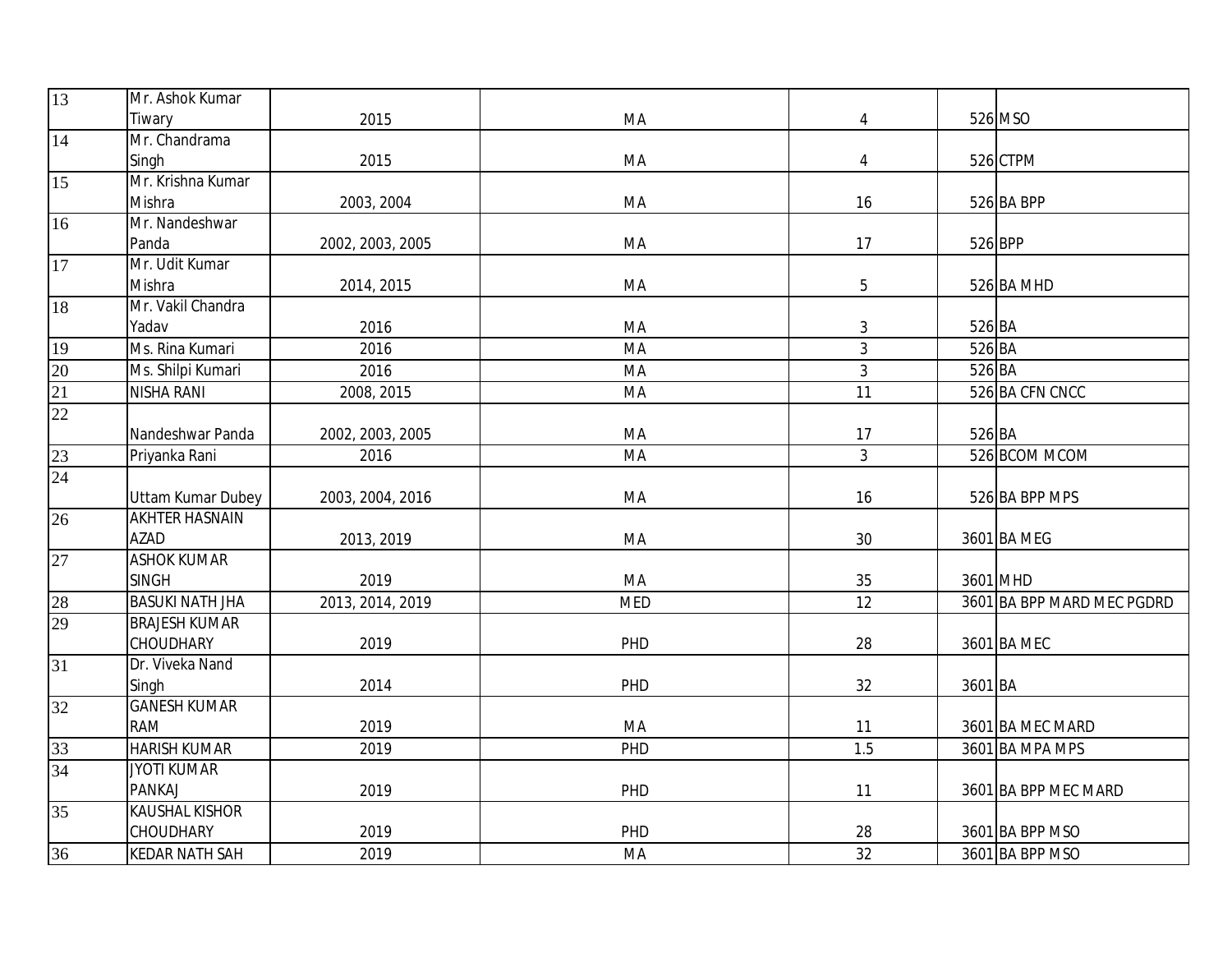| $\frac{39}{41}$ | MD. NASIMUDDIN          | 2014, 2019                   | MA             | 10             |          | 3601 BA BPP MPS        |
|-----------------|-------------------------|------------------------------|----------------|----------------|----------|------------------------|
|                 | MD. SARFARAZ            |                              |                |                |          |                        |
|                 | <b>ISLAM</b>            | 2019                         | PHD            | 11             |          | 3601 BA BPP MPA MPS    |
| 42              | MR. S. K. SINGH         | 2011                         | N/A            | N/A            | 3601 BA  |                        |
| 43              | MR. S. N. SINGH         | 2011                         | MA             | 32             | 3601 BA  |                        |
| 44              | <b>MRITUNJAY KUMAR</b>  |                              |                |                |          |                        |
|                 | <b>DUBEY</b>            | 2019                         | <b>MSC</b>     | 22             |          | 3601 BA BTS            |
| $\overline{45}$ | Mr. M. K. Thakur        | 2010                         | PHD            | N/A            | 3601 BA  |                        |
| $\overline{46}$ | Mr. Manish Kumar        |                              |                |                |          |                        |
|                 | Dubey                   | 2013, 2014                   | PHD            | 11             | 3601 BA  |                        |
| $\frac{47}{48}$ | R.V. SINGH              | 2013                         | <b>MED</b>     | 10             |          | 3601 PGDDM MPA         |
|                 | RAJEEV RANJAN           |                              |                |                |          |                        |
|                 | <b>BHARTI</b>           | 2019                         | MA             | 8              |          | 3601 BAMAH BPP         |
| 49              | <b>RAJESH KUMAR</b>     |                              |                |                |          |                        |
|                 | CHAUDHARY               | 2019                         | PHD            | 22             |          | 3601 BA MSO            |
| 50              | RAJIV KUMAR JHA         | 2013, 2019                   | PHD            | 28             |          | 3601 BA BPP MSO        |
| $\overline{51}$ | S. PRIYAMBAD            | 2011                         | MA             | 11             | 3601 BA  |                        |
| $\overline{53}$ | <b>SHAILENDRA KUMAR</b> |                              |                |                |          |                        |
|                 | <b>SINGH</b>            | 2019                         | PHD            | 11             | 3601 BA  |                        |
| 54              | <b>SHANKAR PRASAD</b>   |                              |                |                |          |                        |
|                 | <b>SINGH</b>            | 2010, 2019                   | MA             | 20             |          | 3601 BA MAH            |
| 55              | SUDARSHAN PRASAD        |                              |                |                |          |                        |
|                 | <b>SINGH</b>            | 2019                         | MA             | 32             |          | 3601 BA BPP MAH        |
| 56              | Suman Lata              | 2008, 2009, 2010, 2014, 2019 | MA             | 34             |          | 3601 BA BPP MEC MARD   |
| 57              | <b>U PANDIT</b>         | 2010                         | PHD            | 32             |          | 3601 BA BCOM           |
| 58              | <b>AMITA KUMARI</b>     |                              | MA, NET        | 11             |          | 3604 MAH               |
| 59              | <b>AMRENDER KUMAR</b>   |                              |                | 23             |          |                        |
|                 | <b>SINHA</b>            | 2006                         | MA, PH.D       |                |          | 3604 MHD               |
| 60              | <b>ASHOK KUMAR</b>      |                              |                | 34             |          |                        |
|                 | <b>TIWARY</b>           | 2014, 2015, 2017             | MA             |                |          | 3604 BA MSO            |
| 61              | <b>AVINASH SHARAN</b>   | 2009                         | M.SC., PH.D    | 34             | 3604 BSC |                        |
| 62              | Anirudh Prasad          |                              |                | 38             |          |                        |
|                 | Ambuj                   | 2005                         | M.SC., PH.D.   |                | 3604 BSC |                        |
| $\frac{63}{65}$ | Awadh Prasad            | 2008, 2013                   | M.SC., PH.D.   | 38             | 3604 BSC |                        |
|                 | <b>Brahm Nath</b>       | 2013                         | M.A. NET, PH.D | $\mathfrak{Z}$ | 3604 BA  |                        |
| 66              | <b>DINESH LAL KARN</b>  | 2009, 2015, 2016             | MA             | 38             |          | 3604 BA BPP MARD PGDRD |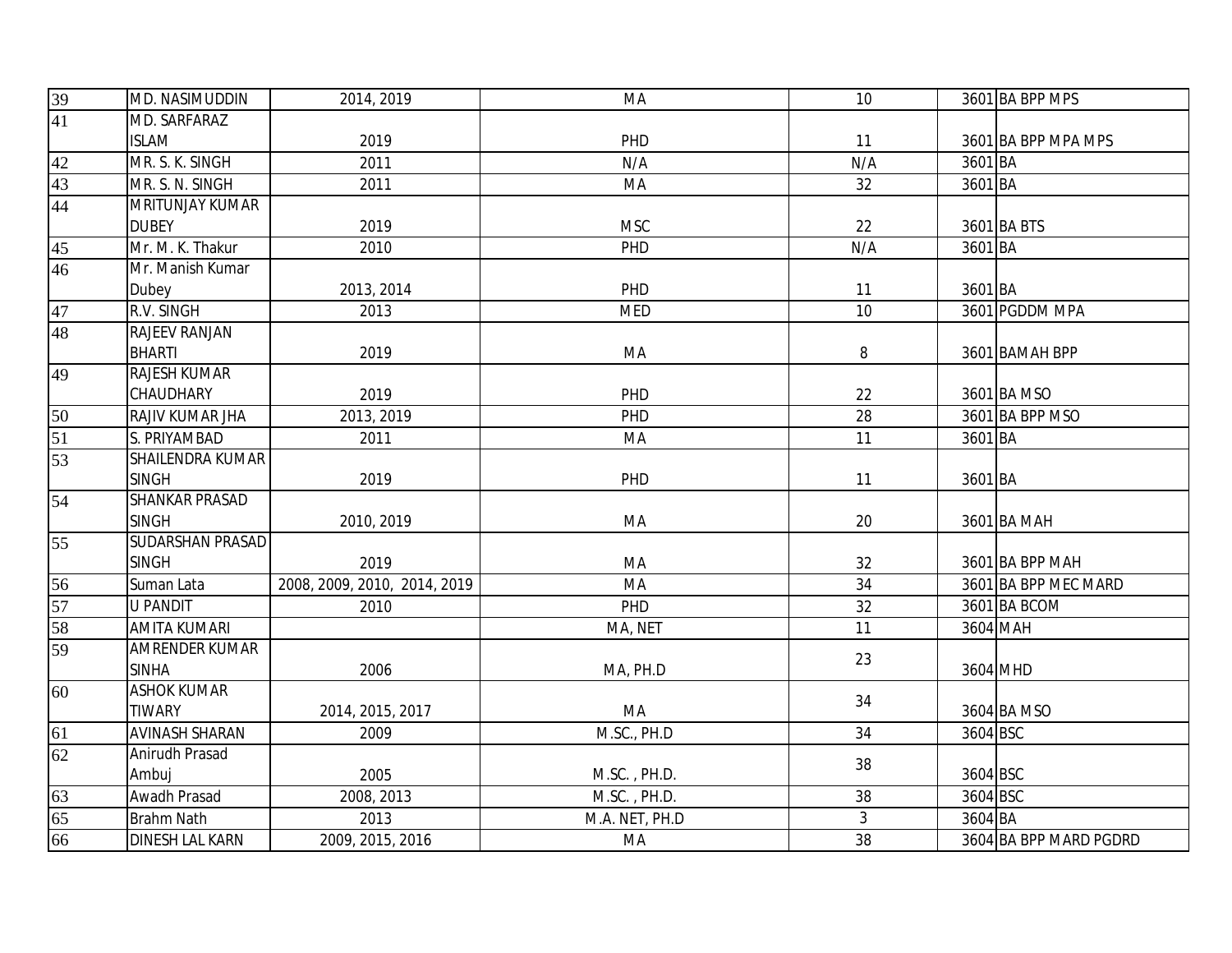| 67              | <b>DINESH PRASAD</b> |                              |             | 32 |          |             |
|-----------------|----------------------|------------------------------|-------------|----|----------|-------------|
|                 | <b>GUPTA</b>         | 2003                         | MA          |    |          | 3604 BA CTE |
| 68              | DR. DEEP NARAYAN     |                              |             |    |          |             |
|                 | <b>SINGH</b>         | 2014, 2017                   | M.SC., PH.D | 11 | 3604 BSC |             |
| 69              | DR. GOPAL KUMAR      |                              |             | 23 |          |             |
|                 | <b>SINGH</b>         | 2003                         | M.A., PH.D  |    | 3604 BA  |             |
| 70              | DR. JAINENDRA        |                              |             | 23 |          |             |
|                 | YADAV                | 2003, 2006                   | M.A., PH.D  |    |          | 3604 BA MPS |
| 71              | DR. MADHU BANSH      |                              |             | 38 |          |             |
|                 | JHA                  | 2009                         | M.SC., PH.D |    | 3604 BSC |             |
| 72              | DR. MUKUL KUMAR      |                              |             | 19 |          |             |
|                 | <b>SINGH</b>         | 2008, 2012                   | M.A.        |    | 3604 BA  |             |
| 73              | DR. NAND KISHORE     |                              |             | 38 |          |             |
|                 | JHA                  | 2003                         | M.A., PH.D  |    | 3604 BA  |             |
| 74              | DR. NIKHIL CHANDRA   |                              |             | 38 |          |             |
|                 | JHA                  | 2003                         | M.SC., PH.D |    | 3604 BSC |             |
| $\overline{75}$ | <b>DR. NIRMALA</b>   |                              |             | 11 |          |             |
|                 | <b>TRIPATHI</b>      | 2014                         | M.SC, PH.D  |    | 3604 BSC |             |
| 76              | DR. PARAS MANI       |                              |             | 38 |          |             |
|                 | <b>SINGH</b>         | 2003, 2006                   | M.A., PH.D  |    |          | 3604 BA MEG |
| 77              | DR. PARMANAND        |                              |             | 23 |          |             |
|                 | PRASAD SINGH         | 2006, 2009                   | M.A., PH.D  |    |          | 3604 BACTE  |
| 78              |                      |                              |             | 32 |          |             |
|                 | DR. PRABHA KUMARI    | 2006, 2008, 2009, 2014, 2015 | M.A., PH.D  |    |          | 3604 BA MSO |
| 79              | DR. RAJIV KUMAR      | 2006, 2009                   | M.A., PH.D  | 23 |          | 3604 MEG    |
| 80              | DR. RANJIT KUMAR     |                              |             | 38 |          |             |
|                 | DAS                  | 2006, 2009, 2012             | M.SC., PH.D |    | 3604 BSC |             |
| 81              |                      |                              |             | 19 |          |             |
|                 | DR. SANJU KUMARI     |                              | M.A.        |    | 3604 BA  |             |
| 82              | DR. SANTOSH          |                              |             | 11 |          |             |
|                 | <b>KUMAR SIL</b>     | 2012                         | M.A., PH.D  |    | 3604 BA  |             |
| 83              | DR. SUDHANSHU        |                              |             | 23 |          |             |
|                 | <b>SHEKHAR</b>       | 2014, 2017                   | M.A., PH.D  |    | 3604 BA  |             |
| 84              |                      |                              |             | 38 |          |             |
|                 | DR. SURENDRA JHA     | 2003, 2008                   | M.A., PH.D  |    |          | 3604 BA MAH |
| 85              | DR. T. P. SINGH      | 2006                         | M.A., PH.D  | 23 |          | 3604 PGDRD  |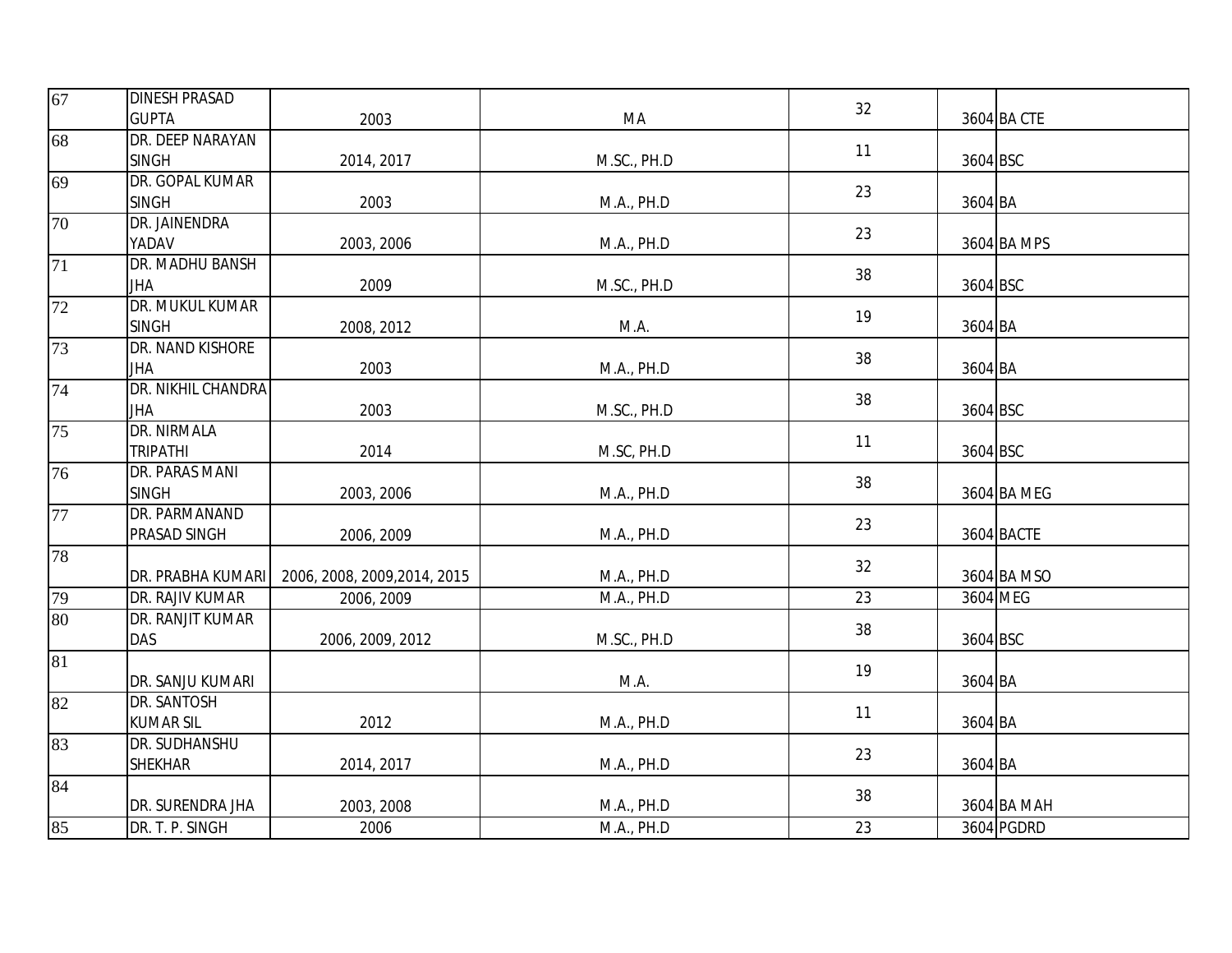| 86              | DR. VINEY KUMAR       |                              |                   | 23 |          |                        |
|-----------------|-----------------------|------------------------------|-------------------|----|----------|------------------------|
|                 | <b>SINHA</b>          | 2008                         | M.A., PH.D        |    |          | 3604 MHD               |
| 87              | Dr R K Jaiswal        | 2006                         | M.A., PH.D        | 34 | 3604 BA  |                        |
| 88              | Dr. Bal Krishna       |                              |                   | 37 |          |                        |
|                 | Thakur                | 2008, 2009, 2013, 2015       | M.A., PH.D        |    |          | 3604 BA MEC PGDRD      |
| 89              | Dr. Bijoy Kumar       | 2009, 2012, 2013             | M.A., PH.D        | 23 |          | 3604 BA MPA MPS        |
| 90              | Dr. J P Singh         | 2006                         | M.A., PH.D        | 38 | 3604 MEC |                        |
| 91              | Dr. Jaganath Das      | 2008, 2013                   | M.A., PH.D        | 38 |          | 3604 BA MAH            |
| 92              | Dr. Jai Kumar Sah     | 2009, 2012, 2013             | M.A., PH.D        | 23 |          | 3604 BA MEC MARD PGDRD |
| 93              | Dr. Kherodhar Prasad  |                              |                   | 23 |          |                        |
|                 | Yadav                 | 2006, 2009, 2015, 2016, 2017 | M.A., PH.D, D.LIT |    |          | 3604 BA MHD            |
| $\frac{94}{95}$ | Dr. P R Sharan        | 2006                         | M.A., PH.D        | 38 | 3604 MPS |                        |
|                 | Dr. Pramod Kumar      |                              |                   | 21 |          |                        |
|                 | Jha                   | 2008, 2009, 2012, 2013       | M.A.              |    |          | 3604 BACTE             |
| $\frac{96}{97}$ | Dr. S N Adhikary      | 2006                         | M.SC., PH.D       | 23 | 3604 BSC |                        |
|                 | Dr. Sadha Pati        |                              |                   | 24 |          |                        |
|                 | Mallick               | 2008, 2012                   | M.COM., PH.D      |    |          | 3604 BA BPP CBS MCOM   |
| 98              | Dr. Santosh Kumar     |                              |                   | 11 |          |                        |
|                 | Singh                 | 2008, 2012, 2016             | M.SC., PH.D       |    | 3604 BSC |                        |
| 99              | Dr. Shambhu Kumar     |                              |                   | 11 |          |                        |
|                 | Singh                 | 2015, 2017                   | M.A., PH.D        |    | 3604 BA  |                        |
| 100             | Dr. Sutanu Lal        |                              |                   | 11 |          |                        |
|                 | Bondya                | 2012                         | M.SC., PH.D       |    | 3604 BSC |                        |
| 101             | Dr. Tej Narayan       |                              |                   | 29 |          |                        |
|                 | Thakur                | 2008, 2013, 2016, 2017       | M.SC., PH.D       |    | 3604 BSC |                        |
| 102             | Dr. V.P. Sahay        | 2017                         | M.SC., PH.D       | 11 | 3604 BSC |                        |
| 103             |                       |                              |                   | 38 |          |                        |
|                 | Dr. Vijay Narayan Jha | 2008, 2012                   | M.SC., PH.D       |    | 3604 BSC |                        |
| 104             | Gouri S Sharma        | 2006                         | M.SC., PH.D       | 38 | 3604 BSC |                        |
| 105             | Indraneel Mandal      | 2013                         | M.A.              | 11 | 3604 BA  |                        |
| 106             | K N Singh             | 2005                         | M.SC.             | 29 | 3604 CIG |                        |
| 107             | Kumud Birendra        |                              |                   | 11 |          |                        |
|                 | Toppo                 | 2013                         | M.A.              |    | 3604 BA  |                        |
| 108             | MD. ABDUL KARIM       | 2013                         | M.SC.             | 38 |          | 3604 BSC BPP           |
| 109             | MD. MANZOOR           |                              |                   | 38 |          |                        |
|                 | <b>ALAM</b>           | 2012                         | M.A., PH.D        |    | 3604 BA  |                        |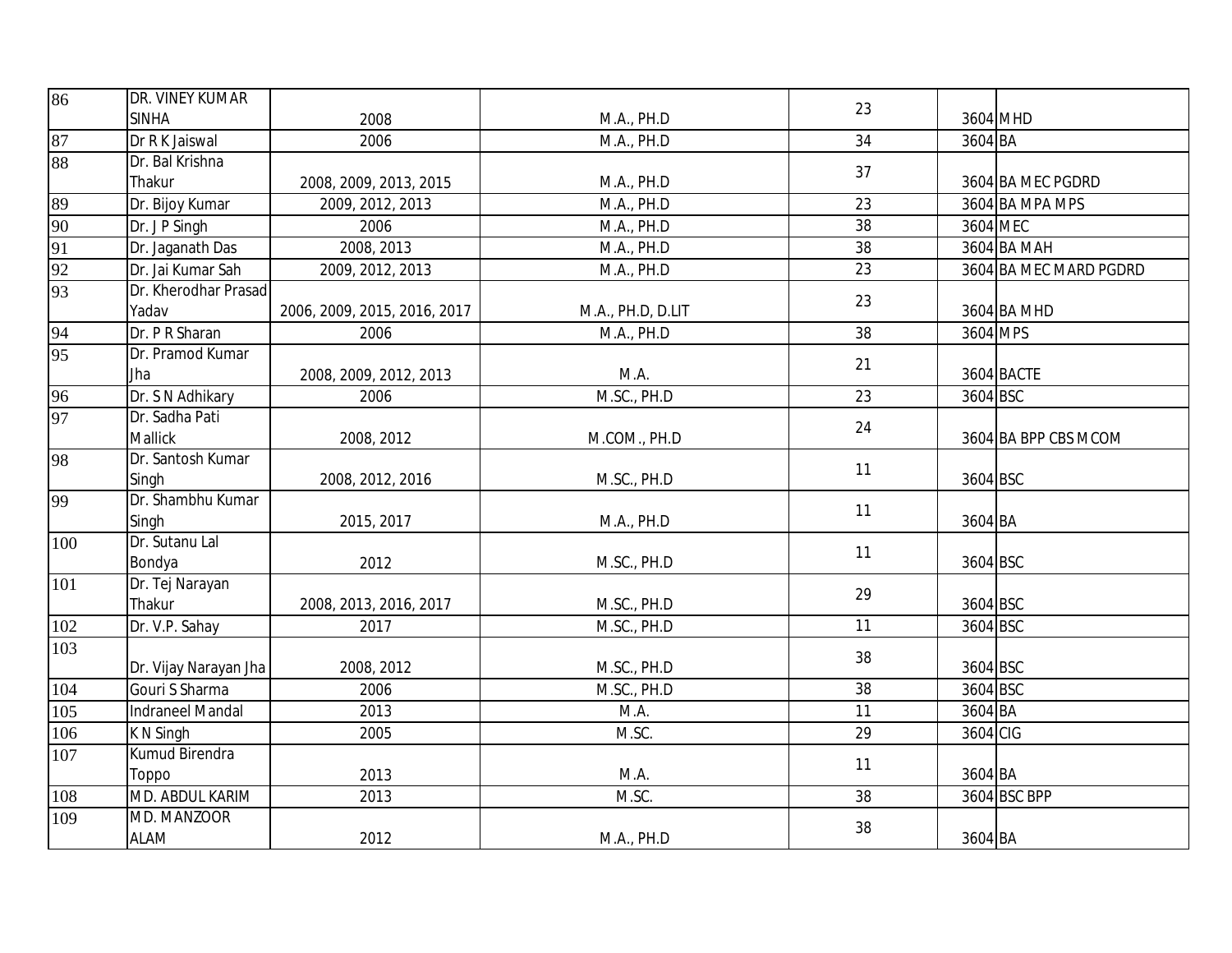| 110          | MR. Y MURMU              | 2006       | MA                  | 19 | 3604 CIG    |
|--------------|--------------------------|------------|---------------------|----|-------------|
| 111          | Mr. Abdus Sattar         | 2006       | M.SC., PH.D         | 23 | 3604 BSC    |
| 112          |                          |            |                     | 11 |             |
|              | Ms. Poonam Binjha        | 2015       | MA                  |    | 3604 BA     |
| 113          | <b>NITESH RAJ</b>        | 2012       | MA                  | 11 | 3604 MEC    |
| 114          | PARIMAL KUNDAN           | 2009       | MA                  | 19 | 3604 BA BTS |
| 115          | PRATIBHA TUDU            |            | MA                  | 19 | 3604 BA     |
| 116          | Prof. Sumitra            |            |                     | 11 |             |
|              | Hembrom                  | 2015       | MA                  |    | 3604 BA     |
| 117          | R. N. PATHAK             | 2008       | M.SC.               | 13 | 3604 BSC    |
| 118          | <b>RAJESH KUMAR</b>      |            |                     | 11 |             |
|              | YADAV                    | 2012, 2017 | M.SC., PH.D         |    | 3604 BSC    |
| 119          | <b>REJI GEORGE</b>       | 2003       | MA                  | 19 | $3604$ BA   |
| 120          | <b>S B MISHRA</b>        | 2006       | MA                  | 19 | 3604 BA     |
| 121          | S K Sinha                | 2006       | M.SC., PH.D         | 23 | 3604 BA     |
| 122          | SRI VINOD KUMAR          |            |                     | 11 |             |
|              | <b>SHARMA</b>            | 2013       | M.A., PH.D.         |    | 3604 BA     |
| 123          |                          |            |                     | 14 |             |
|              | <b>SULEMAN HANSDA</b>    | 2008       | MA                  |    | 3604 BA     |
| 124          | <b>SUMAN KUMAR</b>       | 2003       | MA                  | 11 | 3604 MEC    |
| 125          | <b>SWARAN KUMAR</b>      |            |                     | 19 |             |
|              | <b>SINGH</b>             | 2009       | MA                  |    | 3604 BA     |
| 126          | Shailendra Kumar         |            |                     | 11 |             |
|              | Singh                    | 2013       | MA                  |    | 3604 BA     |
| 127          | YOGENDRA PRASAD          |            |                     | 38 |             |
|              | <b>ROY</b>               |            | MA, PH.D            |    | 3604 MAH    |
| 128          | Ziaul Hoque              | 2012       | M.SC.               | 11 | 3604 BPP    |
| 129          | <b>AJAY KUMAR</b>        | 2012       | M.A.                | 25 | 3605 BA     |
| 130          | <b>ANIL KUMAR</b>        | 2012       | M.SC, M.PHIL, PH.D. | 11 | 3605 BSC    |
| 131          |                          |            |                     |    |             |
|              | <b>BINOD KR. JAISWAL</b> | 2012       | M.A.                | 25 | 3605 BA     |
| $\sqrt{132}$ | Bijay Kumar              |            |                     |    |             |
|              | Mukherjee                | 2013, 2015 | M.A.                | 25 | 3605 BA     |
| 133          | DR. BHOLA NATH           |            |                     |    |             |
|              | <b>OJHA</b>              | 2012       | M.A., PH.D.         | 35 | 3605 BA MHD |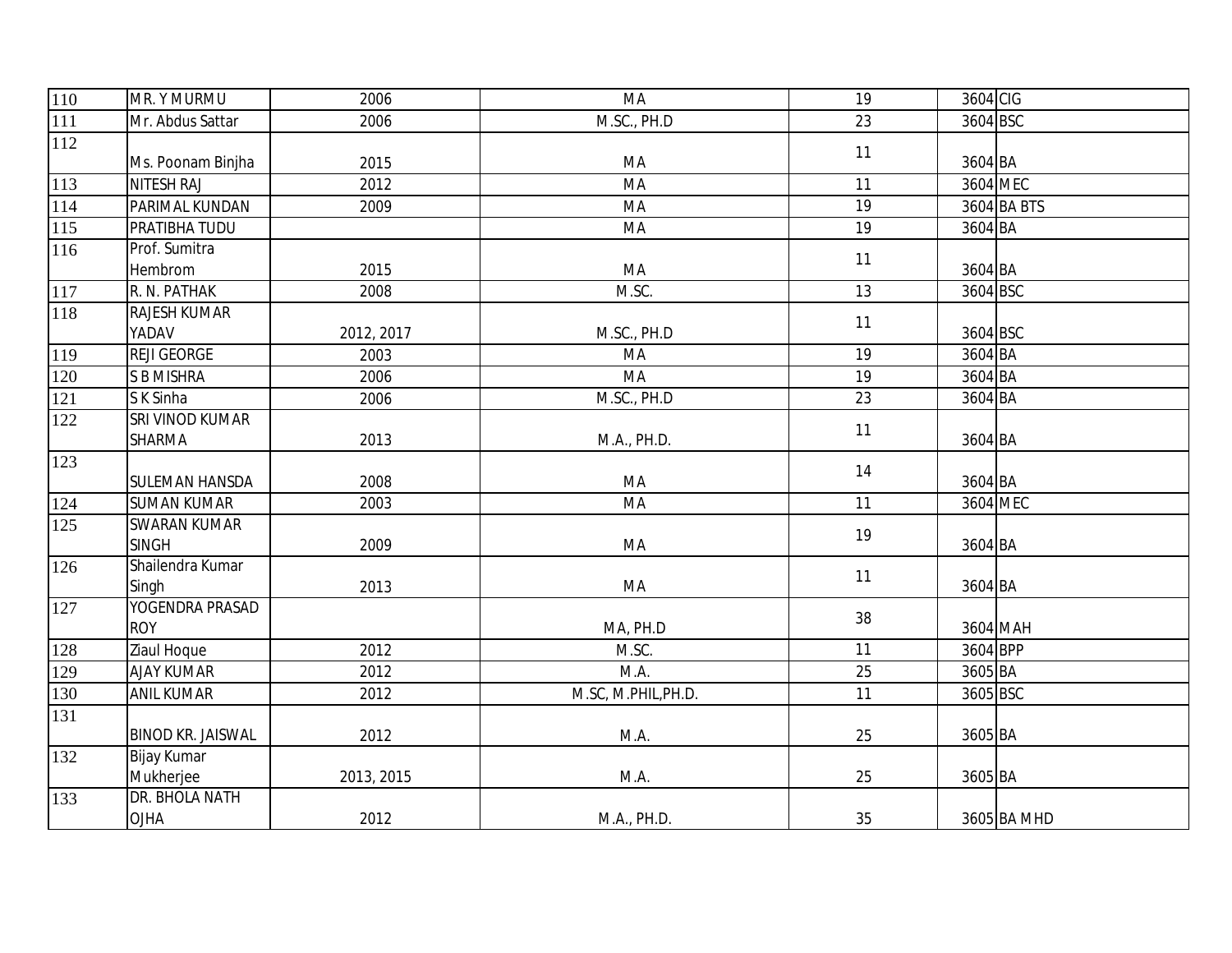| 134 | DR. BIBHASH          |                              |                                |    |          |                 |
|-----|----------------------|------------------------------|--------------------------------|----|----------|-----------------|
|     | <b>CHANDRA JHA</b>   | 2012, 2013                   | M.A.PH.D., L.L.B.              | 25 |          | 3605 BA MSO     |
| 135 | DR. BIR KUMAR        |                              |                                |    |          |                 |
|     | <b>KESHRI</b>        | 2013                         | M.A., PH.D.                    | 8  | 3605 BA  |                 |
| 136 | DR. DINESH KUMAR     |                              |                                |    |          |                 |
|     | YADAV                | 2012                         | M.A., PH.D.                    | 8  |          | 3605 BA MAH     |
| 137 | DR. HARI PRAKASH     |                              |                                |    |          |                 |
|     | <b>JHA</b>           | 2012, 2015                   | M.A., PH.D.                    | 30 |          | 3605 BA MPS     |
| 138 | DR. MAHADEO          |                              |                                |    |          |                 |
|     | <b>RABIDAS</b>       | 2012                         | M.A., PH.D, L.L.B.             | 40 |          | 3605 BA MARD    |
| 140 | DR. SHAFIQUE         |                              |                                |    |          |                 |
|     | <b>AHMAD</b>         | 2013                         | M.SC, PH.D.                    | 35 | 3605 BSC |                 |
| 144 | <b>KAMAL KR.</b>     |                              |                                |    |          |                 |
|     | <b>MAHAWAR</b>       | 2012                         | M.A., L.L.B                    | 24 |          | 3605 BA MAH BTS |
| 145 | <b>KUMARI GARIMA</b> | 2012                         | M.A.                           | 6  | 3605 BA  |                 |
| 146 | <b>MANISH SINHA</b>  | 2012                         | M.SC., PGD IN FINANCIAL MANAG. | 12 |          | 3605 BCOM BPP   |
| 147 | MR. NAIM AKHTAR      | 2014                         | M.A.                           | 25 | 3605 BA  |                 |
| 148 | Manoj Kumar Roy      | 2014                         | <b>MCA</b>                     | 19 | 3605 BCA |                 |
| 151 | Prakash Ranjan       | 2013                         | <b>MCA</b>                     | 12 | 3605 BCA |                 |
| 153 |                      |                              |                                |    |          |                 |
|     | Rajeev Kumar Singh   | 2013                         | M.A.                           | 11 |          | 3605 BA MPS     |
| 154 | Rajev Ranjan         | 2013                         | <b>MCA</b>                     | 10 | 3605 BCA |                 |
| 157 | DR. ANUJ KUMAR       | 2011, 2012, 2014, 2015, 2017 | M.A, B.ED, Ph.D, L-LB          | 22 |          | 3607 BA MHD     |
| 158 | DR. ASHOK            | 2011, 2012                   | MSC, MPHIL                     | 30 | 3607 BA  |                 |
| 159 | DR. BALBHADRA        |                              |                                |    |          |                 |
|     | <b>SINGH</b>         | 2013, 2014, 2015, 2017       | M.a, Ph.D                      | 16 |          | 3607 BA MHD     |
| 163 | DR. SUNIL KUMAR      | 2013                         | <b>MSC</b>                     | 33 | 3607 BA  |                 |
| 164 | Dr. Anil Kumar Singh |                              |                                |    |          |                 |
|     | Choudhary            | 2011, 2013, 2014             | M.COM, Ph.D                    | 34 |          | 3607 BCOM BPP   |
| 165 |                      |                              |                                |    |          |                 |
|     | Dr. Anita Rani Singh | 2011, 2012, 2017             | M.A, B.ED, Ph.D                | 30 |          | 3607 BA MSO     |
| 166 | Dr. Arun Kumar       |                              |                                |    |          |                 |
|     | Singh                | 2011, 2012, 2014, 2015, 2017 | M.a, Ph.D                      | 33 |          | 3607 BSW BA MSO |
| 167 | Dr. Chhotu Prasad    | 2012, 2014, 2015             | M.a, Ph.D                      | 34 |          | 3607 MEC MARD   |
| 169 | Dr. Chittaranjan     |                              |                                |    |          |                 |
|     | Kumar                | 2011, 2012, 2013, 2015       | PHD                            | 34 |          | 3607 BA MEG     |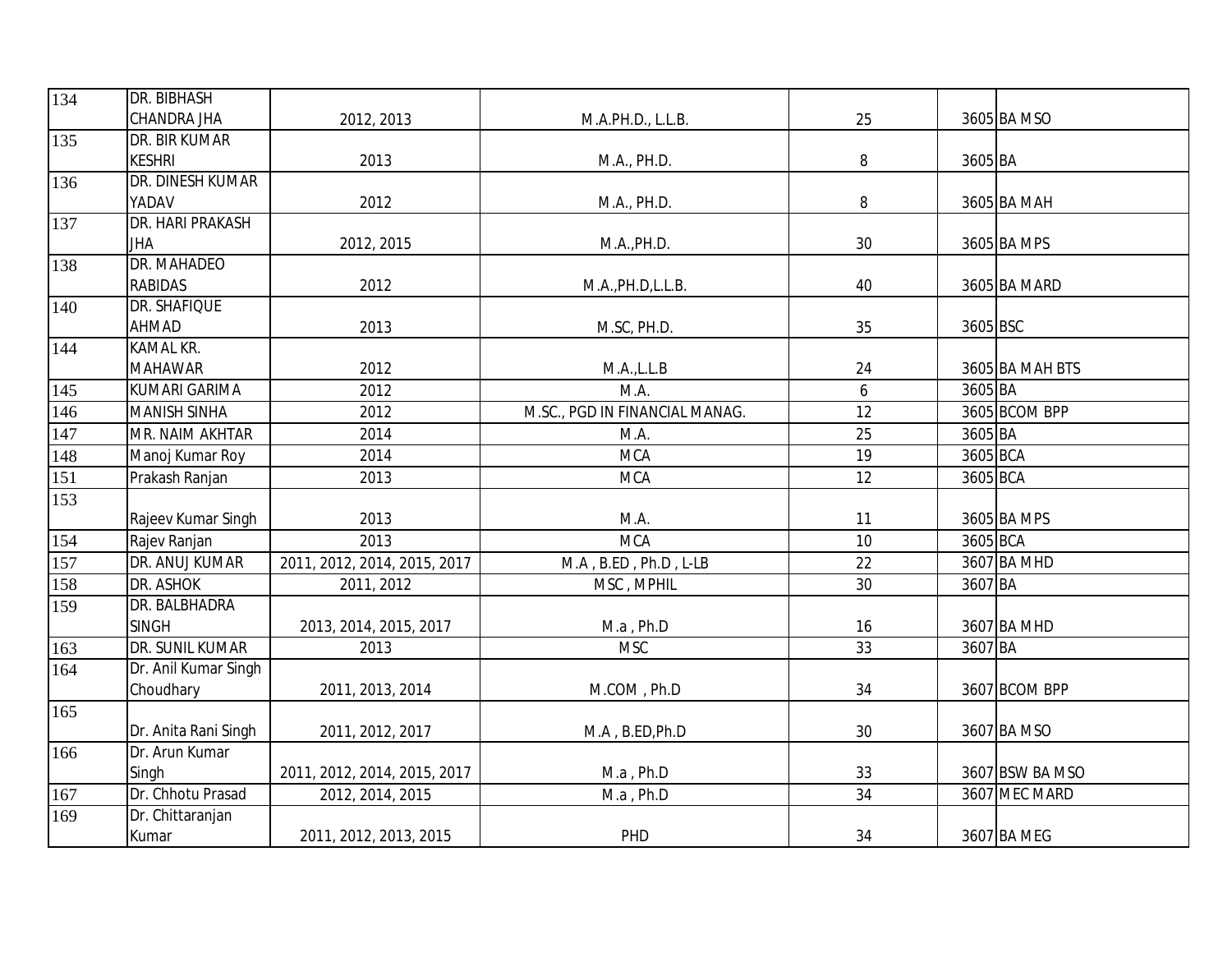| 170 | Dr. Dhaneshwar          |                                  |                                       |                 |          |                              |
|-----|-------------------------|----------------------------------|---------------------------------------|-----------------|----------|------------------------------|
|     | Rajak                   | 011, 2012, 2013, 2014, 2015, 201 | M.A ENGLISH, Ph.D                     | 11              |          | 3607 BA MAH                  |
| 171 |                         |                                  |                                       |                 |          |                              |
|     | Dr. Dipali Guha Neogi   | 2011, 2014                       | M.A ENGLISH, Ph.D                     | 35              | 3607 BA  |                              |
| 172 | Dr. Jata Shankar        |                                  |                                       |                 |          |                              |
|     | Singh                   | 2011, 2012, 2015                 | M.A, PH.D BET                         | 28              |          | 3607 BSC BPP                 |
| 173 | Dr. Krishna Nand        |                                  |                                       |                 |          |                              |
|     | Sharma                  | 2011, 2012, 2013, 2014, 2015,    | M.A-POL.SC                            | 33              |          | 3607 BA MEC MARD             |
| 174 | Dr. Liyaqat Ali         | 2011, 2012, 2014, 2016, 2017     | M.A (POL.SC), M.A (ENGHLISH).SLET-UGC | 11.5            | 3607 BA  |                              |
| 175 | Dr. Mrigendra           |                                  |                                       |                 |          |                              |
|     | Narayan Singh           | 2013, 2014, 2015, 2016           | M.A-HINDI, Ph.D                       | 32              |          | 3607 BA MEG                  |
| 176 | Dr. Naresh Prasad       |                                  |                                       |                 |          |                              |
|     | Ray                     | 2015, 2016                       | M.A,B.ED,NET                          | 11.5            |          | 3607 BA MEG                  |
| 178 | Dr. Ravi Krishna        | 2011, 2012                       | M.A-ENGLISH, Ph.d                     | 34              |          | 3607 BA BPP                  |
| 179 | Dr. Sanjeev Kumar       |                                  |                                       |                 |          |                              |
|     | Sinha                   | 2012, 2013, 2014, 2015, 2016     | M.A-HOME, SC. Ph.D                    | 21              |          | 3607 BA MAH                  |
| 180 |                         |                                  |                                       |                 |          |                              |
|     | Dr. Sushil Kumar Ray    | 2011, 2012, 2013, 2015           | MA                                    | 38              |          | 3607 BA CHR BA MPA MPS       |
| 181 | Mr. Balendu Shekhar     |                                  |                                       |                 |          |                              |
|     | Tripathy                | 2012, 2014, 2015                 | MA                                    | 11              |          | 3607 BA MPA MPS              |
| 182 | Mrs. Arti Verma         | 2017                             | PHD                                   | 32              |          | 3607 BA MHD                  |
| 183 | Ms. Rajnee Kumari       | 2013, 2014, 2015                 | PHD                                   | 11              |          | 3607 MEC MARD                |
| 186 | SHWETA KUMARI           | 2018                             | N/A                                   | N/A             | 3607 BPP |                              |
| 187 |                         |                                  |                                       |                 |          |                              |
|     | Saraswati Chaudhary     | 2011, 2012, 2013, 2015, 2016     | PHD                                   | 34              |          | 3607 BA CTE MEG              |
| 188 |                         |                                  |                                       |                 |          | <b>BA CFN CNCC DECE DNHE</b> |
|     | Uma Verma               | 2011, 2012, 2014, 2015, 2017     | PHD                                   | 34              |          | 3607 DNHE                    |
| 190 |                         |                                  | MA(ENGLISH), SLET                     | $\overline{11}$ |          |                              |
|     | ARVIND KUMAR JHA        | 2017                             |                                       |                 |          | 3609 BA, MEG                 |
| 191 | Anil Kumar Roy          | 2012, 2015, 2016, 2017, 2018     | MA(ECONOMICS)                         | $\overline{32}$ |          | 3609 BA MEC                  |
| 192 | Archana                 | 2017                             | N/A                                   | N/A             | 3609 BSC |                              |
| 193 | <b>BINOD KUMAR</b>      |                                  | MA(SOCIOLOGY)                         | 08 (IGNOU)      |          |                              |
|     | <b>SINGH</b>            | 2009, 2010                       |                                       |                 | 3609 BA  |                              |
| 194 | <b>CHIRANJEEV KUMAR</b> |                                  | MA(SOCIOLOGY)                         | 29              |          |                              |
|     | <b>DEO</b>              | 2016, 2017                       |                                       |                 |          | 3609 BA MPA MARD MSO         |
| 195 | DEO DUTT MISHRA         | 2010, 2014                       | MSC(ZOOLOGY)                          | 32              |          | 3609 BA CFN CNCC BSC         |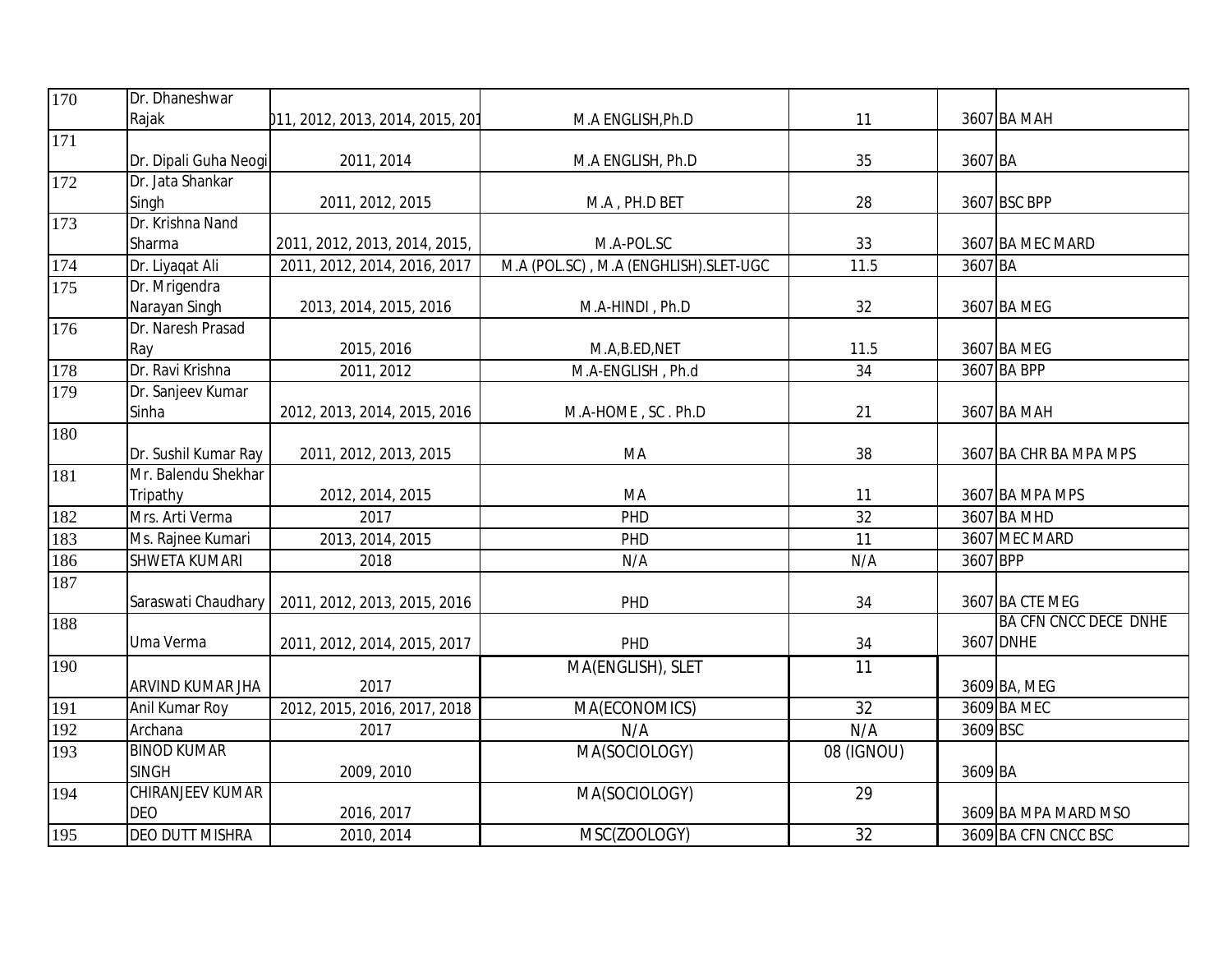| 196              | <b>DEVENDRA PRASAD</b> |                              | MA(ECONOMICS)                  | 32  |          |                        |
|------------------|------------------------|------------------------------|--------------------------------|-----|----------|------------------------|
|                  | <b>MANDAL</b>          | 2009, 2010                   |                                |     |          | 3609 BA MEC            |
| 197              |                        |                              | MSC(ZOOLOGY), PhD              | 39  |          |                        |
|                  | DR. ANIL KUMAR JHA     | 2005, 2012, 2014, 2015, 2017 |                                |     |          | 3609 BSC CIG           |
| 198              |                        |                              | MSC(BOTANY), PhD               |     |          |                        |
|                  | DR. ASHOK KUMAR        | 2018                         |                                | 11  | 3609 BSC |                        |
| 199              | DR. BINOD KUMAR        |                              | N/A                            | N/A |          |                        |
|                  | <b>SINHA</b>           | 2017                         |                                |     | 3609 BA  |                        |
| 200              | DR. BIPIN PRASAD       |                              |                                |     |          |                        |
|                  | <b>SINGH</b>           | 2017                         | N/A                            | N/A | 3609 BA  |                        |
| 201              |                        |                              | MA(POLITICAL SCIENCE), PhD     | 8   |          |                        |
|                  | DR. KIRAN KUMARI       | 2008, 2010, 2016             |                                |     |          | 3609 BA BPP CHR MPS    |
| 202              |                        |                              | MA(PSYCHOLOGY), PhD            | 11  |          |                        |
|                  | DR. KIRAN PATHAK       | 2016, 2017                   |                                |     |          | 3609 BA MAPC           |
| 203              | DR. MAHESHWAR          |                              | N/A                            | N/A |          |                        |
|                  | <b>GOIT</b>            | 2002                         |                                |     |          | 3609 BA MPA            |
| 206              | <b>DR. PASHUPATI</b>   |                              | N/A                            | N/A |          |                        |
|                  | <b>KUMAR ROY</b>       | 2014                         |                                |     | 3609 MPS |                        |
| 207              | DR. PAWAN KUMAR        |                              | N/A                            | N/A |          |                        |
|                  | <b>JHA</b>             | 2017                         |                                |     |          | 3609 BA CTE MEG        |
| 208              | <b>DR. PUSHPLATA</b>   | 2016, 2017                   | MA(PSYCHOLOGY), PhD            | 11  |          | 3609 BA MAPC           |
| $\overline{209}$ | DR. SATYA PRAKASH      |                              | MA(LSW), PhD, LLB              |     |          |                        |
|                  | <b>SINHA</b>           | 2017                         |                                | 39  | 3609 BA  |                        |
| 210              |                        |                              | MA(SOCIOLOGY), MPHIL, NET, PhD | 19  |          |                        |
|                  | DR. SHUDHANSHU         |                              |                                |     |          |                        |
|                  | SHEKHAR MAHATO         | 2018                         |                                |     |          | 3609 BA MARD MSO PGDRD |
| 211              | DR. SOM NATH           |                              | MA(HISTORY), PhD               | 35  |          |                        |
|                  | <b>MISHRA</b>          | 2005, 2009, 2010             |                                |     |          | 3609 BA MAH            |
| 212              |                        |                              | N/A                            | N/A |          |                        |
|                  | DR.GOVIND MANDAL       | 2006, 2015                   |                                |     | 3609 BSC |                        |
| 213              |                        |                              | N/A                            | N/A |          |                        |
|                  | DR.RAM KISHOR ROY      | 2016                         |                                |     | 3609 BSC |                        |
| 214              | DR.YOGENDRA            |                              | MSC(MATHEMATICS), PhD          | 32  |          |                        |
|                  | YADAV                  | 2005, 2008, 2010             |                                |     |          | 3609 BSC BPP           |
| 216              | Dr. Bijoy Kumar        |                              | MSC(CHEMISTRY), PhD            | 33  |          |                        |
|                  | Choudhary              | 2015, 2017                   |                                |     | 3609 BSC |                        |
| 217              | Dr. Jai Narayan Rai    | 2015, 2017                   | MA(HISTORY), PhD               | 35  |          | 3609 BA MAH            |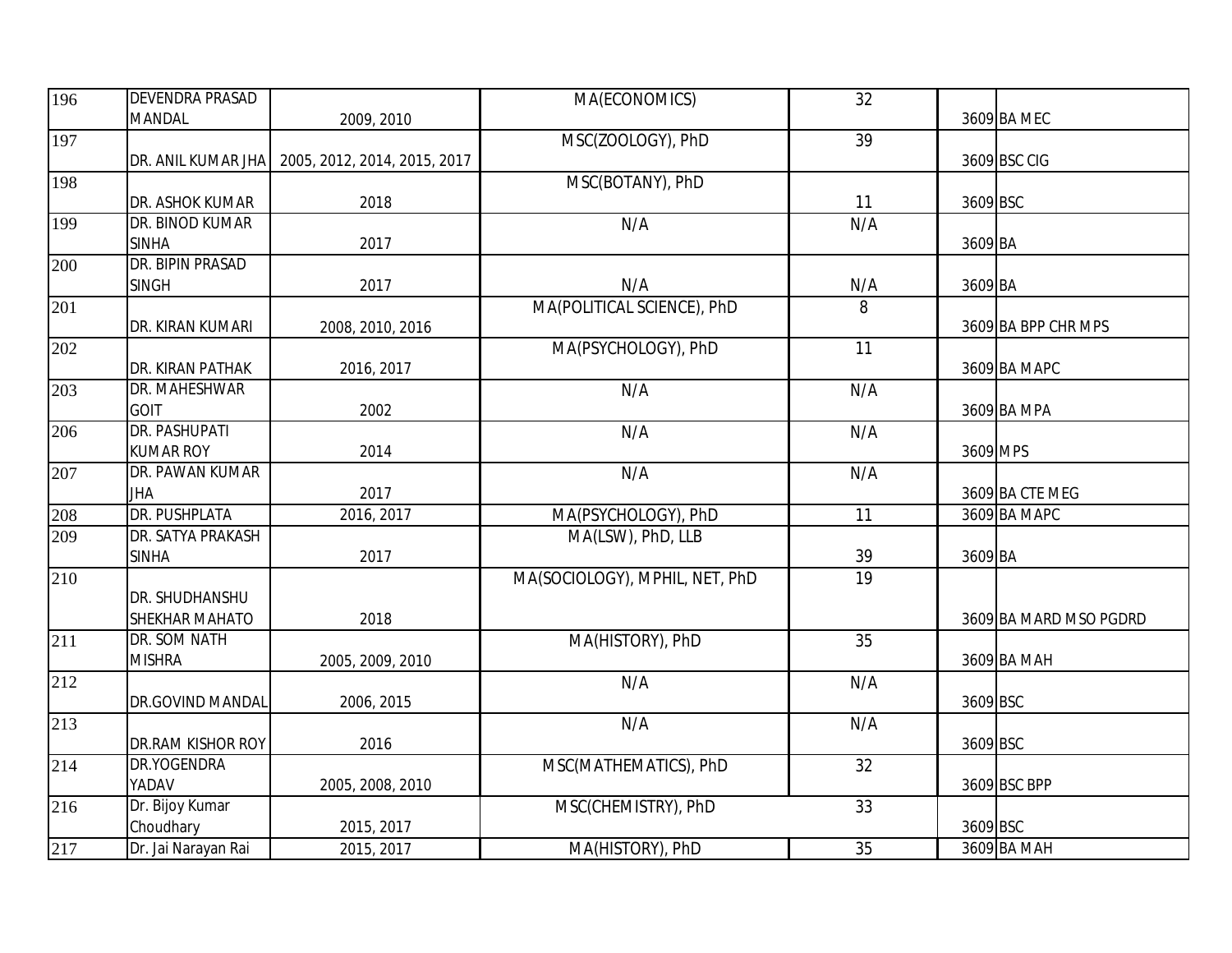| 218              | Dr. Janki Nandan          |                  | M.Sc, B.Lib. Sc., M.E.d, L.L.B. SLET(BET-95) |                 |          |                  |
|------------------|---------------------------|------------------|----------------------------------------------|-----------------|----------|------------------|
|                  | Singh                     | 2015             |                                              | 11              | 3609 BSC |                  |
| 219              | Dr. Kumari Bijay          |                  | MA(HINDI), MEd, PhD                          | 15              |          |                  |
|                  | Laxmi                     | 2016             |                                              |                 |          | 3609 BA MHD      |
| 220              | Dr. Rajesh Kumar          |                  |                                              |                 |          |                  |
|                  | <b>Bishen</b>             | 2017             | MSC(CHEMISTRY), Bed, PhD, MA(EDU.)           | 17              | 3609 BSC |                  |
| 221              | Dr. Shyama Kumari         |                  | MA(HINDI), PhD                               | 10              |          |                  |
|                  | Jha                       | 2014, 2017       |                                              |                 | 3609 BA  |                  |
| 222              | <b>HARE KRISHNA</b>       |                  | N/A                                          | N/A             |          |                  |
|                  | <b>MISHRA</b>             | 2004, 2010, 2017 |                                              |                 |          | 3609 BA BCOM BPP |
| 223              | <b>KRISHNA NAND</b>       |                  |                                              |                 |          |                  |
|                  | <b>NARONE</b>             | 2018             | N/A                                          | N/A             |          | 3609 MCOM        |
| 224              | <b>MAHESH KUMAR</b>       |                  |                                              |                 |          |                  |
|                  | <b>DEO</b>                | 2018             | N/A                                          | N/A             | 3609 MHD |                  |
| $\overline{2}25$ | <b>MAHESH KUMAR</b>       |                  | <b>MCOM</b>                                  |                 |          |                  |
|                  | <b>SINGH</b>              | 2017, 2018       |                                              | 11              |          | 3609 BA BPP MCOM |
| $\overline{2}26$ | <b>MR. PRAKASH</b>        |                  | MA(POLITICAL SCIENCE)                        |                 |          |                  |
|                  | CHANDRA DAS               | 2017             |                                              | 11              | 3609 BA  |                  |
| 227              | MR. SHAMBHU               |                  |                                              |                 |          |                  |
|                  | PRASAD SAH                | 2017             | MA(LSW), BEd                                 | 40              | 3609 BA  |                  |
| 228              |                           |                  | MSC(ZOOLOGY)                                 |                 |          |                  |
|                  | MRS. NILIMA VERMA         | 2018             |                                              | N/A             | 3609 BSC |                  |
| $\overline{229}$ | Mr. Anant Kumar           |                  | MA(HINDI)                                    | $\overline{41}$ |          |                  |
|                  | Dubey                     | 2017             |                                              |                 |          | 3609 BA MHD      |
| $\overline{230}$ | Mr. Anil Kumar            | 2015, 2016       | MSC(CHEMISTRY), NET                          | 11              | 3609 BSC |                  |
| 232              | Mr. Bharat Bhushan        |                  | MSC(PHYSICS)                                 |                 |          |                  |
|                  | Prasad                    | 2015             |                                              | 32              | 3609 BSC |                  |
| 233              | Mr. Dinesh Prasad         |                  | MSC(MATHEMATICS)                             |                 |          |                  |
| 234              | Mandal<br>Mr. Hari Charan | 2014             |                                              | 35              | 3609 BSC |                  |
|                  | Khaware                   |                  | N/A                                          | N/A             | 3609 BSC |                  |
| 235              | <b>NANDAN KISHOR</b>      | 2015, 2017       |                                              |                 |          |                  |
|                  | <b>DWIVEDI</b>            | 2009, 2011, 2017 | MA(HISTORY), PhD                             | 32              |          | 3609 BA MAH      |
| 236              | PAYAL                     |                  | MSC(PHYSICS)                                 |                 |          |                  |
|                  | PRIYADARSHINI             | 2018             |                                              | 11              | 3609 BSC |                  |
| 237              |                           |                  | N/A                                          |                 |          |                  |
|                  | Phani Bhusan Yadav        | 2016             |                                              | N/A             | 3609 BA  |                  |
|                  |                           |                  |                                              |                 |          |                  |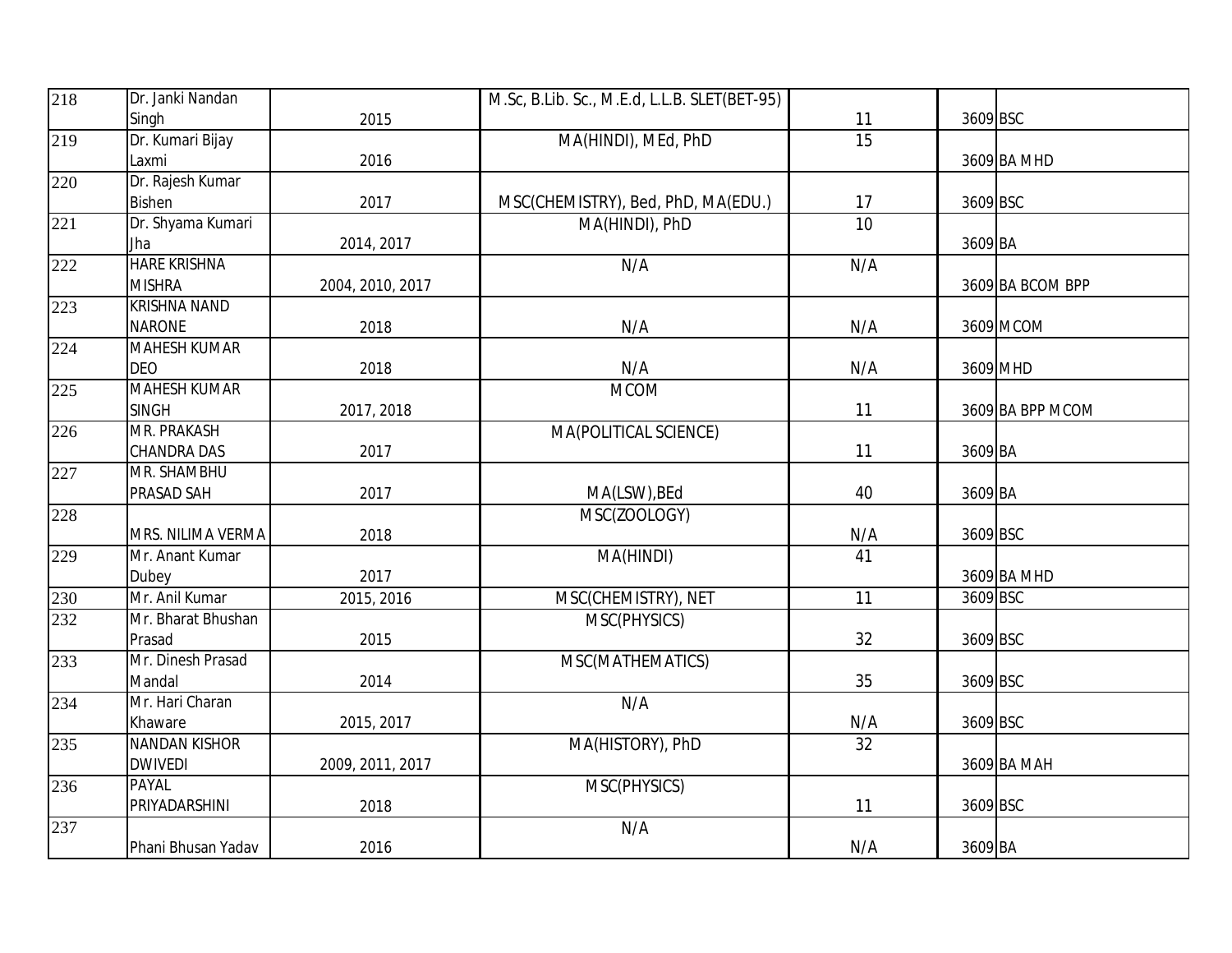| 238              |                         |                  | N/A                              |                 |          |                             |
|------------------|-------------------------|------------------|----------------------------------|-----------------|----------|-----------------------------|
|                  | RAM ROOP MISHRA         | 2016             |                                  | N/A             | 3609 BA  |                             |
| 239              | SHOBHA CHARAN           |                  | MCOM, Ph.D                       |                 |          |                             |
|                  | <b>KHAWARE</b>          | 2018             |                                  | 30              |          | 3609 BCOM MCOM              |
| 240              | SHYAMA CHARAN           |                  | MA(HINDI)                        |                 |          |                             |
|                  | <b>KHAWARE</b>          | 2017             |                                  | 40              | 3609 BA  |                             |
| 241              | <b>SRIKANT KUMAR</b>    |                  | MA                               | $\overline{2}$  | 3609 BA  |                             |
| 242              | <b>Tripurari Prasad</b> |                  | MA(POLITICAL SCIENCE), SLET, PhD |                 |          |                             |
|                  | Singh                   | 2016             |                                  | 11              | 3609 MPS |                             |
| 243              |                         |                  |                                  |                 |          | <b>BED MAAE PGDHE MAEDU</b> |
|                  |                         |                  |                                  |                 |          | PGDET PGDSLM PGDEMA         |
|                  | <b>BABITA KUMARI</b>    | 2014, 2018       | Msc, M.Ed, Ph.D                  | 12              | 3612 CIG |                             |
| $\overline{244}$ |                         |                  |                                  |                 |          | PGDAE MAAE MAAE PGDHE       |
|                  | <b>DEBI PRASAD</b>      |                  |                                  |                 |          | PGDET PGDSLM PGDEMA         |
|                  | MUKHOPADHYAY            | 2018             | M.A, M.Ed. Ph.D                  | 20              |          | 3612 PGDSLM                 |
| 245              |                         |                  |                                  |                 |          | <b>MAEDU PGDHE PGDET</b>    |
|                  | DR. ASHA MISHRA         | 2018             | PHD                              | 16              |          | 3612 PGDEMA PGDSLM          |
| 246              | DR. KUMARI BIJAY        |                  | MA(HINDI), MEd, PhD              | $\overline{15}$ |          |                             |
|                  | LAKSHMI                 | 2018             |                                  |                 |          | 3612 MAEDU                  |
| 247              | DR. RADHA KRISHNA       |                  |                                  |                 |          |                             |
|                  | <b>PATTNAIK</b>         | 2018             | N/A                              | N/A             |          | 3612 MAEDU                  |
| 248              |                         |                  |                                  |                 |          | <b>MAAE PGDAE MAEDU</b>     |
|                  | DR. SAROJ KUMAR         |                  |                                  |                 |          | PGDHE PGDET PGDEMA          |
|                  | <b>MISHRA</b>           | 2018             | PHD                              | 24              |          | 3612 MAEDU                  |
| 250              | Dr. Dipak Kumar         |                  |                                  |                 |          |                             |
|                  | Singh                   | 2018             | PHD                              | $\overline{4}$  |          | 3612 PGDHE PGDSLM           |
| 251              | Dr. Narendra Nath       |                  |                                  |                 |          |                             |
|                  | Thakur                  | 2015, 2018       | M.A, M.Ed. Ph.D                  | 10              |          | 3612 BED PGDET PGDEMA       |
| 252              |                         |                  |                                  |                 |          | <b>BED MAAE PGDAE PGDHE</b> |
|                  |                         |                  |                                  |                 |          | MAEDU PGDET PGDSLM          |
|                  | <b>JOLLY SINHA</b>      | 2014, 2015, 2018 | M.A, M.Ed. NET.                  | 12              |          | 3612 PGDEMA CIG             |
| 253              | <b>KALPANA KUMARI</b>   | 2014, 2018       | M.A., M.Ed., NET                 | 8               |          | 3612 BED MAEDU              |
| 254              |                         |                  |                                  |                 |          | <b>BED MAEDU PGDET</b>      |
|                  | KARUNA PENJIARA         | 2014, 2015, 2018 | M.A, M.Ed. Ph.D,                 | 10              |          | 3612 PGDEMA                 |
| 255              | <b>MANORANJAN</b>       |                  |                                  |                 |          |                             |
|                  | <b>KUMAR</b>            | 2018             | M.A., M.Ed., NET                 | 6               |          | 3612 PGDET                  |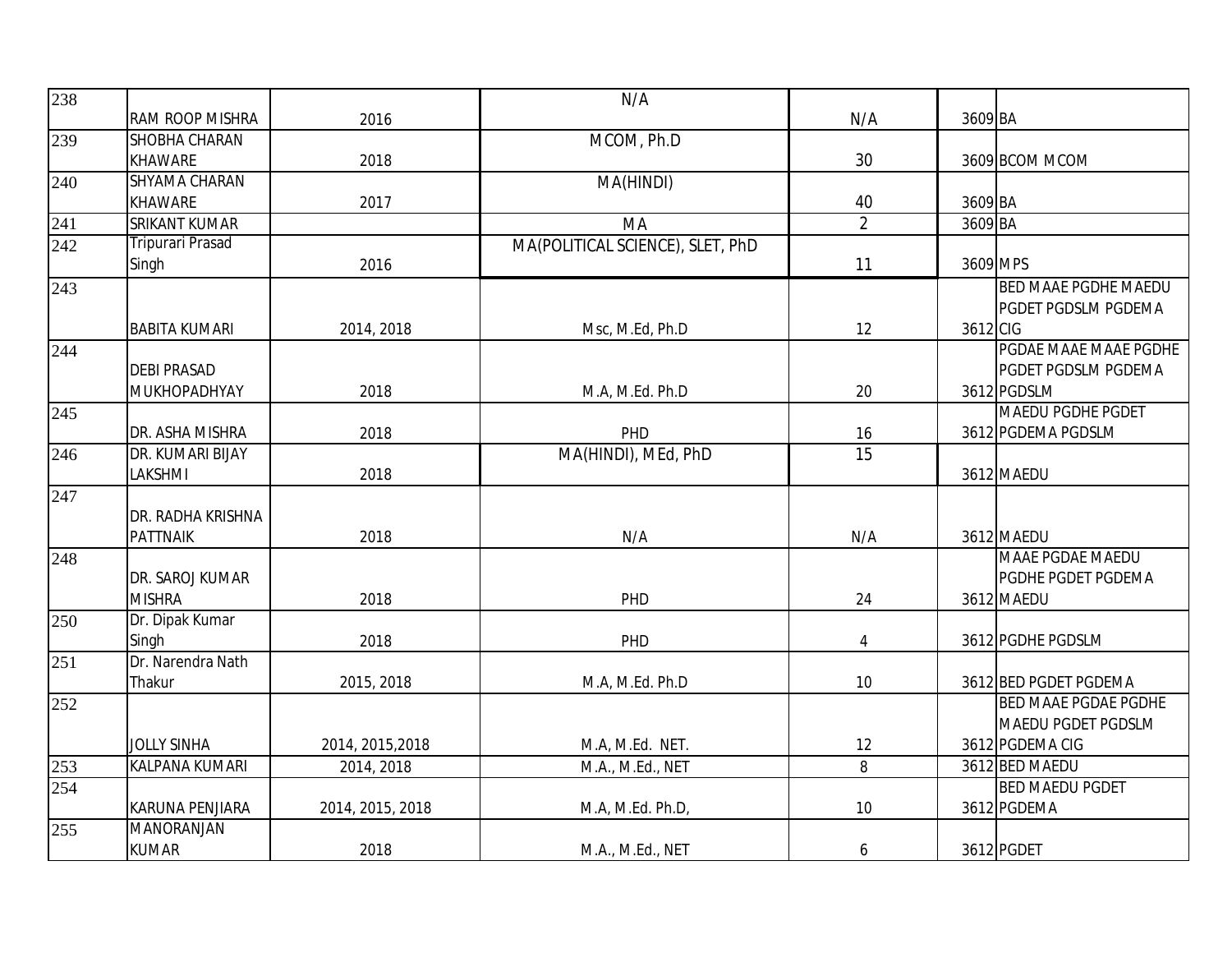| 256 | Mr. Ajay Babu            | 2015                   | N/A                           | N/A            | 3612 BED |                             |
|-----|--------------------------|------------------------|-------------------------------|----------------|----------|-----------------------------|
| 257 | Mr. Kumud Ranjan         |                        |                               |                |          |                             |
|     | Jha                      | 2015, 2018             | M.A, M.Ed., NET.              | 8              |          | 3612 BED MAEDU              |
| 258 |                          |                        |                               |                |          |                             |
|     | Mr. Subheshwar Jha       | 2016, 2018             | M.A, M.Ed.                    | 21             |          | 3612 BED MAEDU PGDET        |
| 259 |                          |                        |                               |                |          | PGDAE PGDHE MAAE            |
|     | Ms. Anju Pandit          | 2018                   | M.Sc, M.Ed.                   | 10             |          | 3612 PGDSLM                 |
| 260 |                          |                        |                               |                |          |                             |
|     | Ms. Archana Kumari       | 2015                   | M.A , M.Ed.                   | 5              | 3612 BED |                             |
| 261 | Ms. Eti Kumari           | 2014, 2018             | M.A , M.Ed. , Ph.D            | $\overline{5}$ |          | 3612 BED PGDET              |
| 262 | Ms. Indrani Nath         | 2014                   | N/A                           | N/A            | 3612 BED |                             |
| 263 | Ms. Jolly Sinha          | 2014, 2015, 2018       | M.A, M.Ed. NET.               | 12             |          | 3612 PGDHE                  |
| 264 |                          |                        |                               |                |          |                             |
|     | Ms. Sangita Kumari       | 2015, 2018             | M.Sc., M.Ed.                  | 5              |          | 3612 BED PGDET              |
| 265 | NAMITA KUMARI            | 2018                   | M.A , M.Ed , NET              | $\overline{3}$ |          | 3612 PGDET PGDEMA           |
| 266 | <b>RITU RANI</b>         | 2014, 2015             | N/A                           | N/A            | 3612 BED |                             |
| 267 | SARBDEO NARAYAN          |                        |                               |                |          |                             |
|     | JHA                      | 2018                   | M.A., M.Ed, Ph.d.             | 30             |          | 3612 MAEDU                  |
| 268 | <b>SHAMPA ROY</b>        | 2018                   | M.A, M.Ed, M.A                | 5              |          | 3612 PGDET                  |
| 269 |                          |                        |                               |                |          |                             |
|     | <b>SHANTI KUMARI</b>     | 2014, 2018             | M.A , M.Ed, NET               | 12             |          | 3612 MAEDU PGDET PGDEMA CIG |
| 270 | SHOBHA KUMARI            | 2018                   | N/A                           | N/A            |          | 3612 PGDET                  |
| 271 | SINDHULATA               |                        |                               |                |          |                             |
|     | <b>PANDEY</b>            | 2018                   | M.A, M.Ed, NET                | 5              |          | 3612 MAEDU PGDHE            |
| 272 | Dr. VINEETA RANI         | 2018                   | MA (GEO), P.hD                | 13             |          | 3612 MAEDU                  |
| 273 | <b>ARJUN PRASAD</b>      | 2007, 2008, 2009, 2016 | MA English, MA Pol. Sc. & Bed | 25             |          | 3615 BA MEG MPS             |
| 274 | Amita Singha             | 2014, 2017             | MA-His.                       | 16             |          | 3615 BA MAH                 |
| 275 |                          |                        |                               |                |          |                             |
|     | Arvind Kumar Sinha       | 2007, 2008, 2013, 2019 | MA-His.                       | 27             |          | 3615 BA MAH                 |
| 276 | Asha Rathor              | 2005                   | MA-Hindi                      | 15             |          | 3615 BA MPS                 |
| 277 |                          |                        |                               |                |          |                             |
|     | Bhanu Ranjan Thakur      | 2008, 2013, 2017       | MA-Pol.Sc.                    | 30             |          | 3615 BA MPS                 |
| 278 | <b>Bipin Kumar Singh</b> | 2007, 2008, 2009, 2016 | MA-English                    | 27             |          | 3615 BA MEG                 |
| 279 | DAYA SHANKAR             |                        |                               |                |          |                             |
|     | YADAV                    | 2007, 2008, 2012, 2016 | M.Com & B.P.Ed.               | 24             |          | 3615 BA MCOM                |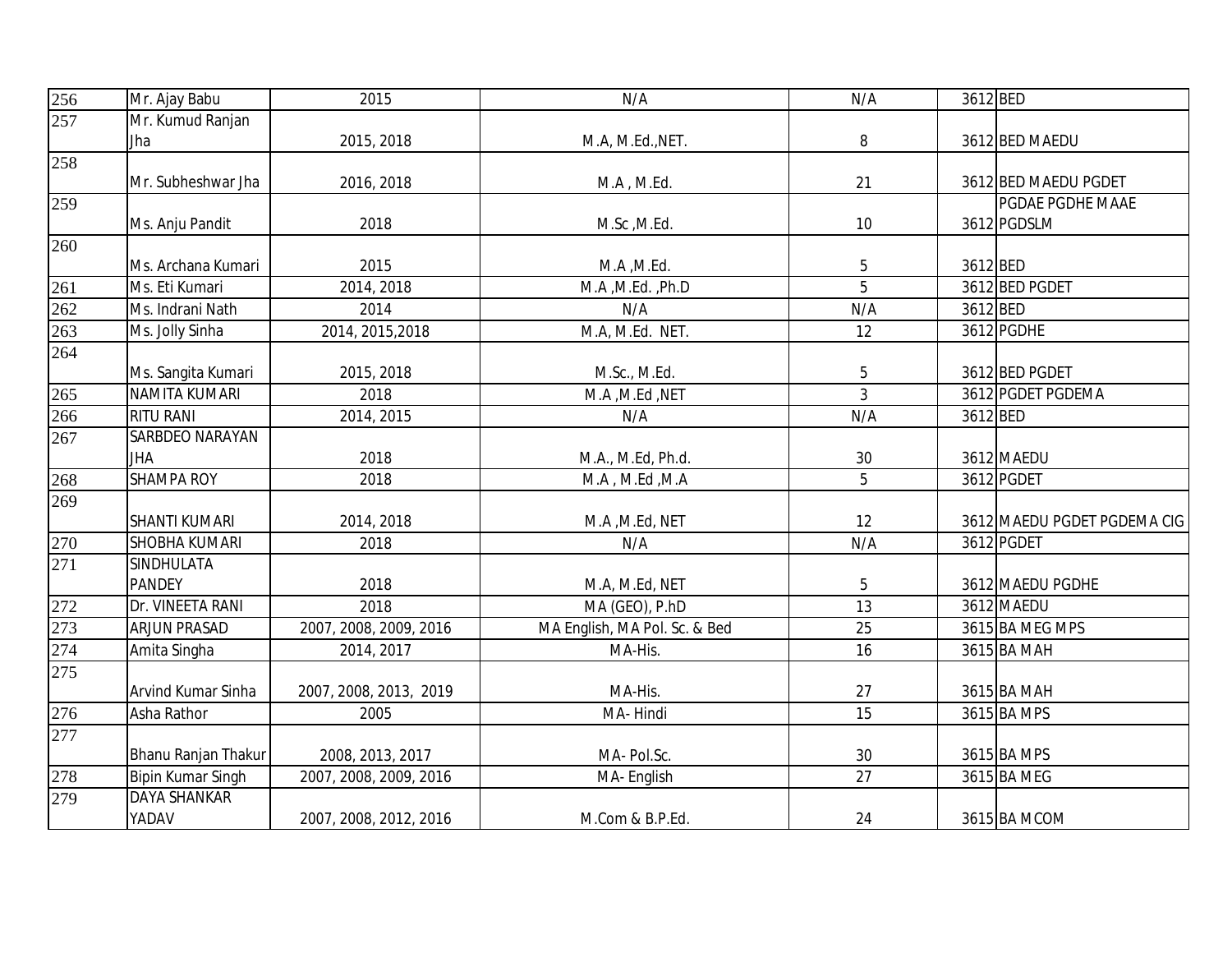| 280               | DR. KAILASH PRASAD   |                              |                             |                |          |                        |
|-------------------|----------------------|------------------------------|-----------------------------|----------------|----------|------------------------|
|                   | <b>ROUT</b>          | 2007, 2008, 2009, 2013, 2017 | MA-Eco., & PHD              | 31             |          | 3615 BA MEC MARD PGDRD |
| 281               | Dr. Asha Mishra      | 2017                         | PHD                         | 16             |          | 3615 MARD              |
| 282               | Dr. Mamta Swain      | 2017                         | PHD                         | 16             |          | 3615 MARD              |
| 283               | HARNANDAN            |                              |                             |                |          |                        |
|                   | <b>PANDIT</b>        | 2007, 2008, 2012, 2017       | MA-Soc.                     | 20             |          | 3615 BA MSO            |
| 285               | Kamla Kant Show      | 2016                         | PHD- Social Work,           | 10             |          | 3615 BA MARD           |
| 286               |                      |                              |                             |                |          |                        |
|                   | MANDAKINI KUMARI     | 2017                         | MA- Pol. Sc. & B.Ed         | 3              | 3615 BA  |                        |
| 287<br>288<br>289 | <b>MANISHA DUTTA</b> | 2012, 2016                   | M.Com & B.P.Ed.             | 13             |          | 3615 BCOM MCOM         |
|                   | <b>MANISHA PAUL</b>  | 2018                         | M.Com & B.P.Ed.             | 13             |          | 3615 BCOM MCOM         |
|                   | <b>MANOJ KUMAR</b>   |                              |                             |                |          |                        |
|                   | <b>SINGH</b>         | 2008, 2013, 2017, 2018, 2019 | M.A-Eco.                    | 30             |          | 3615 BA MEC MARD       |
| 290               |                      |                              |                             |                |          |                        |
|                   | MINAKSHI KUMARI      | 2007, 2008, 2009             | MA- Pol. Sc.                | 11             |          | 3615 BA MPS            |
| 291               | Md. Tauheed          | 2016                         | N/A                         | N/A            | 3615 BA  |                        |
| 292               | Mr. Sanjeev Kumar    |                              |                             |                |          |                        |
|                   | Srivastava           | 2014, 2016                   | Msc. Botany                 | 10             | 3615 BA  |                        |
| 293               | PUNAM KUMARI         | 2013, 2017                   | MA- Phys. & MA- Hindi, B.ed | 17             | 3615 BA  |                        |
| 294               | PUSPA TOPPO          | 2007, 2008, 2017             | MA - His.                   | 20             |          | 3615 BA MAH            |
| 295               | RABI PRAKASH         |                              |                             |                |          |                        |
|                   | PANDAY               |                              | MA-Eco & b.Ed.              | 3              | 3615 BA  |                        |
| 296               | <b>RANJIT KUMAR</b>  |                              |                             |                |          |                        |
|                   | YADAV                | 2019                         | MA- Pol .Sc. & B.Ed         | 9              |          | 3615 BA MPS            |
| 297               |                      |                              |                             |                |          |                        |
|                   | RATNAKAR MISHRA      | 2013, 2016                   | MA-Hindi                    | 33             |          | 3615 BA MHD            |
| 298               | SABITA ROY           | 2013                         | <b>MARD</b>                 | 5              |          | 3615 MARD              |
| 299               | SANGITA SINHA        | 2007, 2008, 2009, 2017       | MA. Pol. Sc.                | $\overline{3}$ |          | 3615 BA MPS            |
| 300               | SANJAY KUMAR         |                              |                             |                |          |                        |
|                   | <b>SINGH</b>         | 2007, 2008, 2017             | MA-His.                     | 15             | 3615 BA  |                        |
| 301               | <b>SATISH KUMAR</b>  |                              |                             |                |          |                        |
|                   | SHARMA               | 2012, 2017                   | MA-Hindi                    | 9              | 3615 MHD |                        |
| 302               |                      |                              |                             |                |          |                        |
|                   | SHABNAM KHATUN       | 2009                         | N/A                         | N/A            | 3615 BA  |                        |
| 303               | SHASHIKALA           |                              |                             |                |          |                        |
|                   | SHARMA               | 2012                         | MA-Soc. & B. Ed             | 15             |          | 3615 BA MSO            |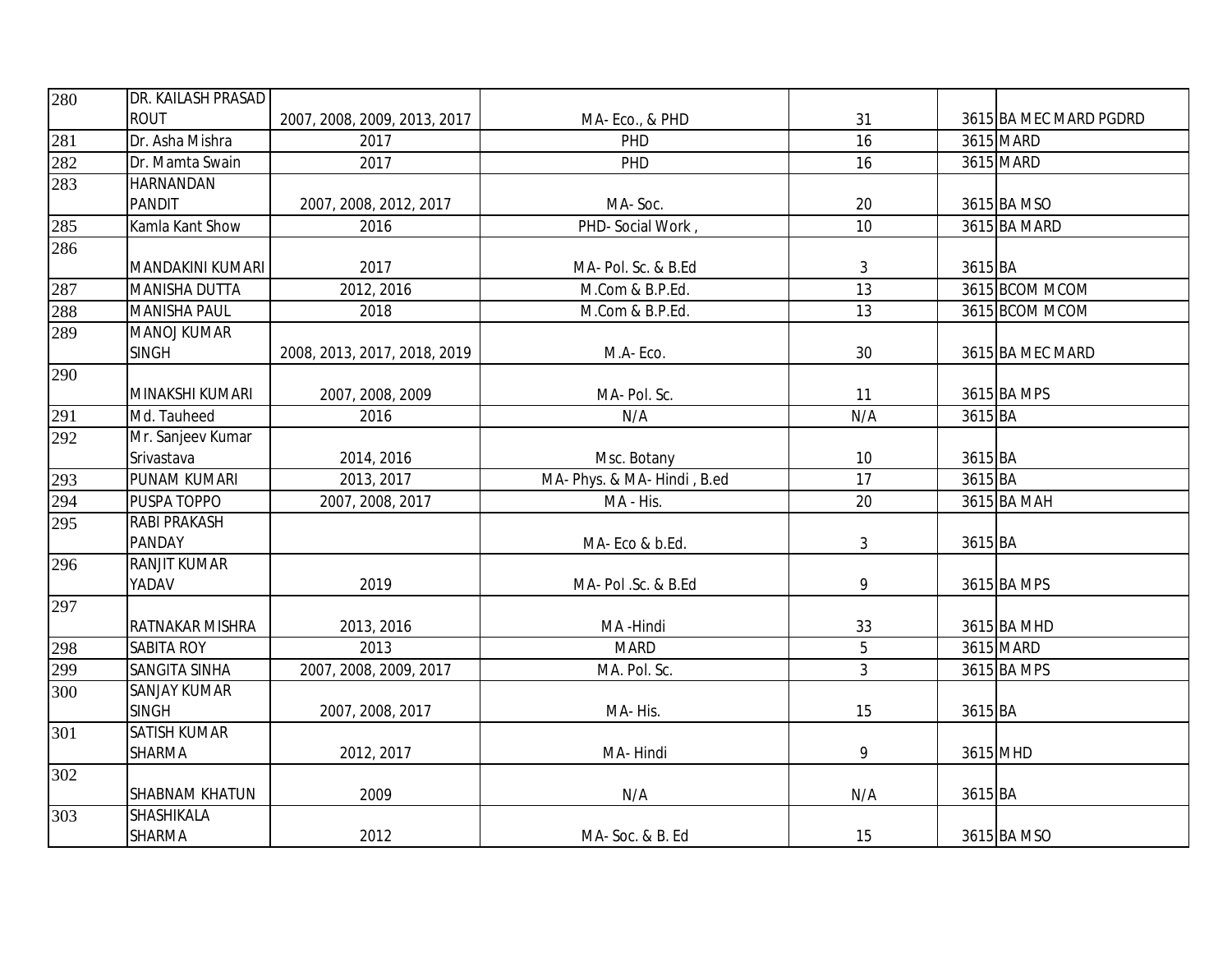| 304 | <b>SUBODH KUMAR</b>     |                              |                  |    |          |                 |
|-----|-------------------------|------------------------------|------------------|----|----------|-----------------|
|     | PODDAR                  | 2007, 2008, 2012, 2016, 2018 | <b>MCOM</b>      | 34 |          | 3615 BA MCOM    |
| 305 |                         |                              |                  |    |          |                 |
|     | <b>SUNIL KUMAR SHAW</b> | 2007, 2008, 2017             | MA-His.          | 30 |          | 3615 BA MAH     |
| 307 |                         |                              |                  |    |          |                 |
|     | Smt. Mridula Mandal     | 2017                         | MA- Hindi & NET. | 3  | 3615 BA  |                 |
| 308 | DR. ASHOK KUMAR         |                              |                  |    |          |                 |
|     | YADAV                   | 2008                         | PHD              | 30 |          | 3627 BA PGDRD   |
| 309 | DR. FARHAT NIGAR        |                              |                  |    |          |                 |
|     | <b>KHANAM</b>           | 2006, 2015, 2017             | PHD              | 25 | 3627 BA  |                 |
| 310 | DR. INDRAJEET           |                              |                  |    |          |                 |
|     | <b>ORAON</b>            | 2013, 2016, 2017             | PHD              | 25 |          | 3627 BA MHD     |
| 311 |                         |                              |                  |    |          |                 |
|     | DR. KUMAR RAKESH        | 2006, 2009                   | PHD              | 20 |          | 3627 BA MAH     |
| 312 | DR. RAMESH PRASAD       |                              |                  |    |          |                 |
|     | YADAV                   | 2007, 2008, 2009, 2017       | PHD              | 32 |          | 3627 BA BPP     |
| 313 | DR. SHAMBHU             |                              |                  |    |          |                 |
|     | <b>KUMAR YADAV</b>      | 2007                         | PHD              | 28 |          | 3627 BA BPP MAH |
| 314 | DR. SUDHIR KUMAR        |                              |                  |    |          |                 |
|     | <b>HEMBROM</b>          | 2009, 2017                   | PHD              | 11 |          | 3627 BA MHD     |
| 315 | Dr Kashyap Bal          |                              |                  |    |          |                 |
|     | Gobind                  | 2007                         | PHD              | 30 | 3627 BA  |                 |
| 316 | Dr. Samar Kumar         |                              |                  |    |          |                 |
|     | Singh                   | 2009                         | PHD              | 11 |          | 3627 MPS        |
| 317 | Dr. Triveni Prasad      |                              |                  |    |          |                 |
|     | <b>Bhagat</b>           | 2015                         | PHD              | 35 |          | 3627 BA MEC     |
| 318 | Dr. Umesh Kumar         | 2009                         | PHD              | 11 |          | 3627 MPS MSO    |
| 319 |                         |                              |                  |    |          |                 |
|     | Dr. Waliullah Abdali    | 2015                         | PHD              | 25 | 3627 BA  |                 |
| 320 | Dr. Y Jha               | 2006                         | PHD              | 25 | 3627 BA  |                 |
| 321 | MD.                     |                              |                  |    |          |                 |
|     | KAMARUZZAMAN            | 2014                         | PHD              | 11 | 3627 BA  |                 |
| 322 | MR. DILIP KUMAR         |                              |                  |    |          |                 |
|     | <b>MANDAL</b>           | 2014                         | MA               | 35 | 3627 BA  |                 |
| 324 | Md. Khalique            | 2015                         | MA               | 35 | 3627 BPP |                 |
| 325 | Md. Sabiruddin          | 2006, 2008                   | MA               | 30 |          | 3627 BA BPP     |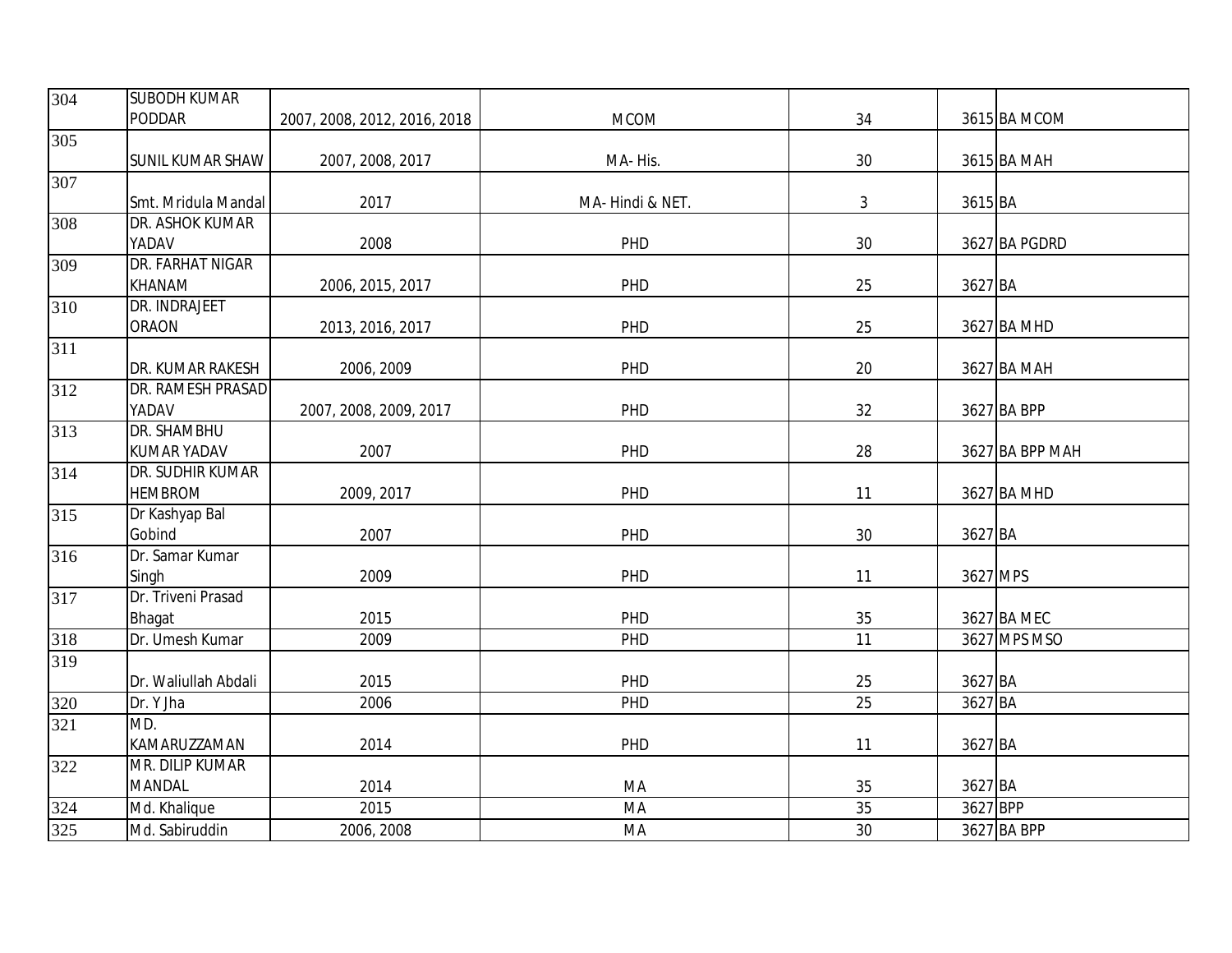| 326              | Mr Deo Nandan         |                  |      |                |          |                  |
|------------------|-----------------------|------------------|------|----------------|----------|------------------|
|                  | Yadav                 | 2006, 2008       | MA   | 35             | 3627 BA  |                  |
| 327              | Mr. Abdul Basir       |                  |      |                |          |                  |
|                  | Ansari                | 2015             | MA   | 8              |          | 3627 BA MEG      |
| 328              | Mr. Janardan Prasad   |                  |      |                |          |                  |
|                  | Singh                 | 2014, 2015       | PHD  | 36             |          | 3627 BA MEC      |
| 329              | Mr. Keshava Narayan   |                  |      |                |          |                  |
|                  | Pandey                | 2015             | MA   | 35             | 3627 MEG |                  |
| 330              | Mr. Manju Devi        | 2015             | MA   | 10             | 3627 BA  |                  |
| 331              | Mr. Manoj Kumar       |                  |      |                |          |                  |
|                  | Mishra                | 2015             | MA   | 11             | 3627 MEG |                  |
| 332              | Mr. Nirmal Kumar      |                  |      |                |          |                  |
|                  | Ojha                  | 2014, 2015       | MA   | 6              |          | 3627 BA MEC      |
| 333              | Mr. Santosh Kumar     |                  |      |                |          |                  |
|                  | Maraiya               | 2015             | MA   | $\overline{7}$ | 3627 BA  |                  |
| 334              | Mr. Shiv Prasad       |                  |      |                |          |                  |
|                  | Lohra                 | 2015             | PHD  | 11             |          | 3627 BA MHD      |
| 336              | Mr. Sidam Singh       |                  |      |                |          |                  |
|                  | Munda                 | 2017             | MA   | 11             |          | 3627 BA MAPC     |
| 337              | Ms. Puspa Kumari      | 2008             | MA   | 10             | 3627 CFN |                  |
| 338              | Ms. Seema Kumari      | 2014, 2015       | MA   | 8              |          | 3627 BA MAH      |
| 339              | N. C. SINHA           |                  | PHD  | 35             | 3627 BA  |                  |
| 340              |                       |                  |      |                |          |                  |
|                  | Smt. Sushila Hansdak  | 2015, 2017       | MA   | 11             |          | 3627 BA MEC MARD |
| 341              | <b>BIPIN BEHARI</b>   |                  |      |                |          |                  |
|                  | <b>PANDEY</b>         | 2008, 2014       | MA   | 12             | 3637 BA  |                  |
| 342              | <b>BIRENDRA KUMAR</b> |                  |      |                |          |                  |
|                  | <b>SINGH</b>          | 2009             | M.SC | 11             | 3637 BA  |                  |
| $\overline{343}$ | DR. ASTIK KUMAR       |                  |      |                |          |                  |
|                  | <b>MISHRA</b>         | 2007, 2008       | PHD  | 13             | 3637 BA  |                  |
| 344              | DR. SHIV RAM          |                  |      |                |          |                  |
|                  | <b>KRISHNA</b>        | 2007, 2008, 2014 | PHD  | 13             | 3637 BA  |                  |
| 345              | MD AKHTAR IMAM        | 2016             | MA   | $\overline{4}$ | 3637 BA  |                  |
| 346              | <b>MD. KHURSHID</b>   |                  |      |                |          |                  |
|                  | <b>ALAM RABBANI</b>   | 2016             | MA   | 4              | 3637 BA  |                  |
| 347              | <b>MD. MUKHTAR</b>    |                  |      |                |          |                  |
|                  | AHMED                 | 2014             | M.SC | $\overline{4}$ | 3637 BPP |                  |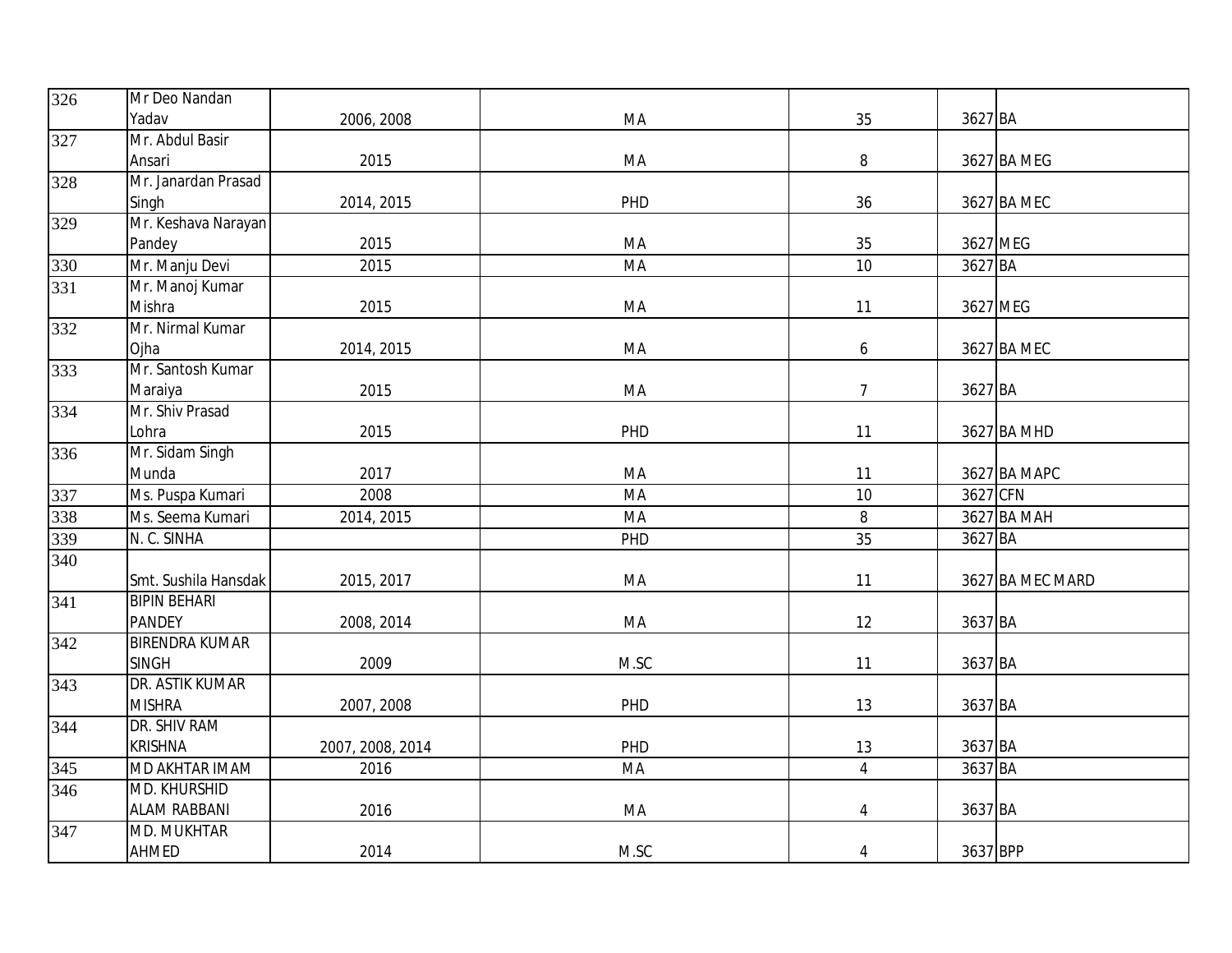| 348               | MR. ARYA KALIDAS         |                  |           |                  |           |               |
|-------------------|--------------------------|------------------|-----------|------------------|-----------|---------------|
|                   | <b>BHARTI</b>            | 2014             | M.COM     | $\overline{4}$   | 3637 BPP  |               |
| $\frac{349}{350}$ | MR. SAJAL HAZARI         | 2014             | MA        | $\overline{4}$   | 3637 BA   |               |
|                   |                          |                  |           |                  |           |               |
|                   | NISHI KANT MISHRA        | 2009, 2014       | MA        | 11               | 3637 BA   |               |
| 351               | PRADEEP KUMAR            |                  |           |                  |           |               |
|                   | <b>BHAGAT</b>            | 2014             | MA        | 6                | 3637 BA   |               |
| 352               | RAM DEO PRASAD           |                  |           |                  |           |               |
|                   | YADAV                    | 2014             | MA        | $\boldsymbol{6}$ | 3637 BA   |               |
| 353               | <b>SHYAM SUNDER</b>      |                  |           |                  |           |               |
|                   | <b>GUPTA</b>             | 2009             | MA        | 11               | 3637 BA   |               |
| 354               |                          |                  |           |                  |           |               |
|                   | SUBHASH CHANDRA          |                  |           |                  |           |               |
|                   | CHOUDHARY                | 2008, 2009, 2014 | MA        | 12               | 3637 BA   |               |
| 355               | <b>UMA SHANKAR</b>       |                  |           |                  |           |               |
|                   | <b>MISHRA</b>            | 2007, 2014, 2017 | MA        | 13               | 3637 BA   |               |
| 356               | Dr. Anju Thakur          | 2019             | PhD       | 11               | 87005 BA  |               |
| 357               | Dr. Arabinda             |                  |           |                  |           |               |
|                   | Chatterjee               | 2019             | MA        | Retired          | 87005 BSC |               |
| 358               |                          |                  |           |                  |           |               |
|                   | Dr. Ashok Kumar Jha      | 2019             | <b>NA</b> | Retired          |           | 87005 BA MAPY |
| 359               | Dr. Binod Kumar<br>Sinha |                  |           |                  | 87005 BA  |               |
| 360               | Dr. Binod Kumar          | 2019             | PhD       | 11               |           |               |
|                   | Sinha                    | 2019             | PhD       | 11               |           | 87005 BA MAPY |
| 361               |                          |                  |           |                  |           |               |
|                   | Dr. Dharmdeo Singh       | 2019             | <b>NA</b> | <b>NA</b>        | 87005 BSC |               |
| 362               | Dr. Dharmendra           |                  |           |                  |           |               |
|                   | Prasad                   | 2019             | PhD       | 38               | 87005 BSC |               |
| 363               | Dr. Gopal Pal            | 2019             | PhD       | 11               | 87005 BA  |               |
| 364               | Dr. Kishlay Sinha        | 2019             | PhD       | 11               |           | 87005 BA MPS  |
| 365               |                          |                  |           |                  |           |               |
|                   | Dr. Lal Bahadur Singh    | 2019             | PhD       | Retired          | 87005 BSC |               |
| 366               | Dr. Mahesh Kumar         |                  |           |                  |           |               |
|                   | Singh                    | 2019             | PhD       | 23               |           | 87005 BA MAPY |
| 367               | Dr. Manoj Kumar          |                  |           |                  |           |               |
|                   | Singh                    | 2019             | PhD       | 35               |           | 87005 BSC BPP |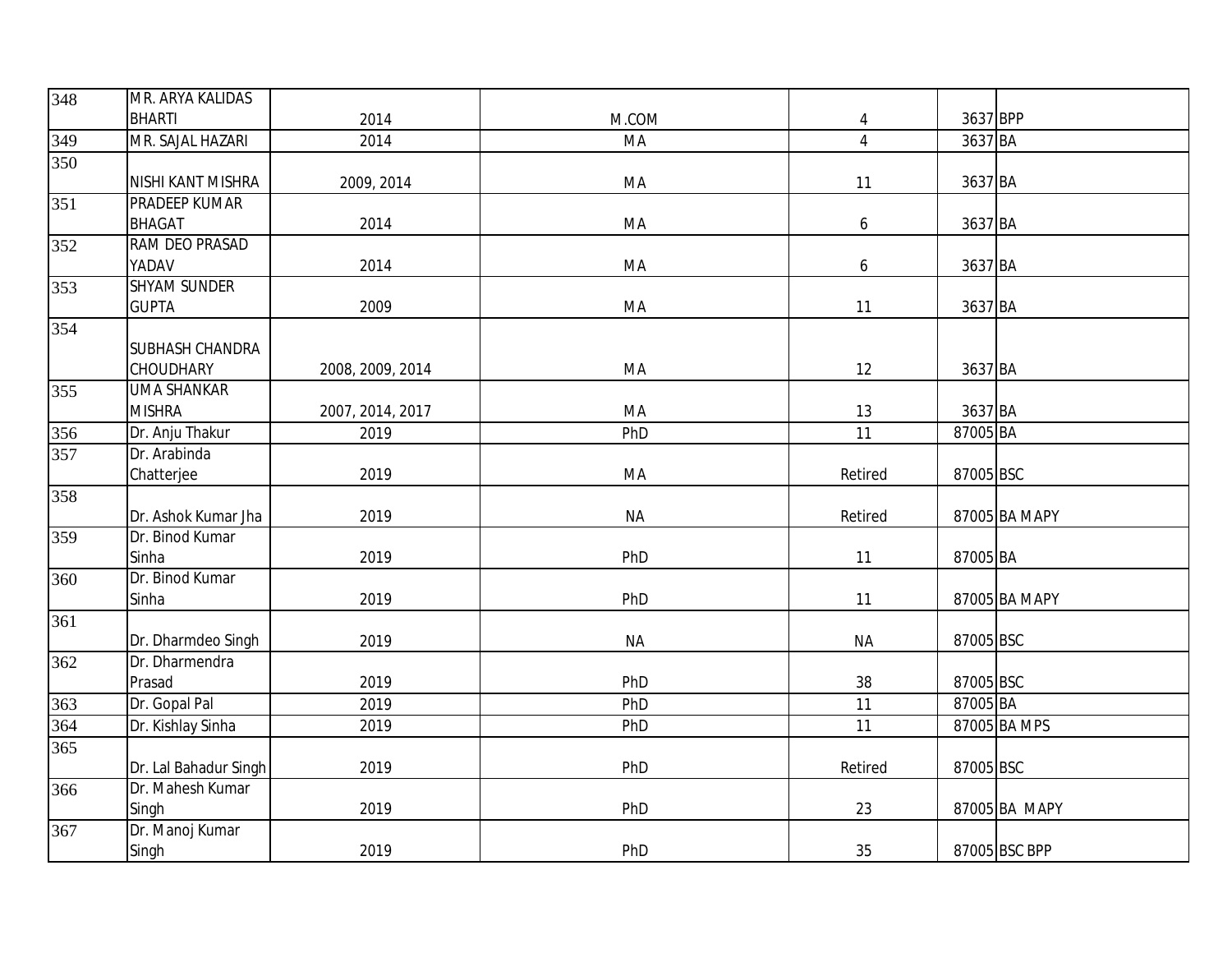| 368 | Dr. Manoj Kumar       |      |           |           |            |                           |
|-----|-----------------------|------|-----------|-----------|------------|---------------------------|
|     | Sinha                 | 2019 | PhD       | Retired   |            | 87005 DPLAD BA PGDEDS MPS |
| 369 |                       |      |           |           |            |                           |
|     | Dr. Monika Patralekh  | 2019 | PhD       | 11        | 87005 BSC  |                           |
| 370 | Dr. Nand Kishor       |      |           |           |            |                           |
|     | Singh                 | 2019 | PhD       | Retired   | 87005 BSC  |                           |
| 371 | Dr. Om Prakash        |      |           |           |            |                           |
|     | Narayan               | 2019 | <b>NA</b> | <b>NA</b> | 87005 BSC  |                           |
| 372 | Dr. Om Prakash        |      |           |           |            |                           |
|     | Sinha                 | 2019 | PhD       | 35        |            | 87005 BA MEG              |
| 373 | Dr. Prakash Kumar     |      |           |           |            |                           |
|     | Singh                 | 2019 | PhD       | Retired   |            | 87005 DPLAD CHR BA MPS    |
| 374 | Dr. Purushottam       |      |           |           |            |                           |
|     | Thakur                | 2019 | <b>NA</b> | <b>NA</b> | 87005 MAH  |                           |
| 375 | Dr. Rajesh Kumar      |      |           |           |            |                           |
|     | <b>Bishen</b>         | 2019 | <b>NA</b> | <b>NA</b> | 87005 BSC  |                           |
| 376 | Dr. Rajesh Kumar      |      |           |           |            |                           |
|     | Singh                 | 2019 | PhD       | 11        |            | 87005 BA MHD              |
| 377 | Dr. Rakhi Rani        | 2019 | PhD       | 11        |            | 87005 BA MHD              |
| 378 | Dr. Sahdeo Prasad     |      |           |           |            |                           |
|     | Rai                   | 2019 | PhD       | Retired   | 87005 BSC  |                           |
| 379 | Dr. Sanjay Kumar      | 2019 | PhD       | 11        |            | 87005 BA MHD              |
| 380 | Dr. Satyendra         |      |           |           |            |                           |
|     | Narayan Singh         | 2019 | <b>NA</b> | <b>NA</b> | 87005 BSC  |                           |
| 381 | Dr. Shambhu Nath      |      |           |           |            |                           |
|     | Mishra                | 2019 | PhD       | 35        | 87005 BSC  |                           |
| 382 | Dr. Sharda Ranjan     |      |           |           |            |                           |
|     | Sharan                | 2019 | PhD       | Retired   | 87005 BSC  |                           |
| 383 |                       |      |           |           |            |                           |
|     | Dr. Shiv Shankar Raut | 2019 | <b>NA</b> | <b>NA</b> |            | 87005 BA MAH              |
| 384 | Dr. Suchita Kumari    | 2019 | PhD       | 23        | 87005 MAPY |                           |
| 385 | Dr. Veena Kumari      | 2019 | PhD       | 11        | 87005 BSC  |                           |
| 386 | Dr. Virendra Kumar    |      |           |           |            |                           |
|     | Singh                 | 2019 | PhD       |           |            | 87005 BA MAPY             |
| 387 |                       |      |           |           |            |                           |
|     | Mr. Anirudha Thakur   | 2019 | PhD       | Retired   | 87005 MAH  |                           |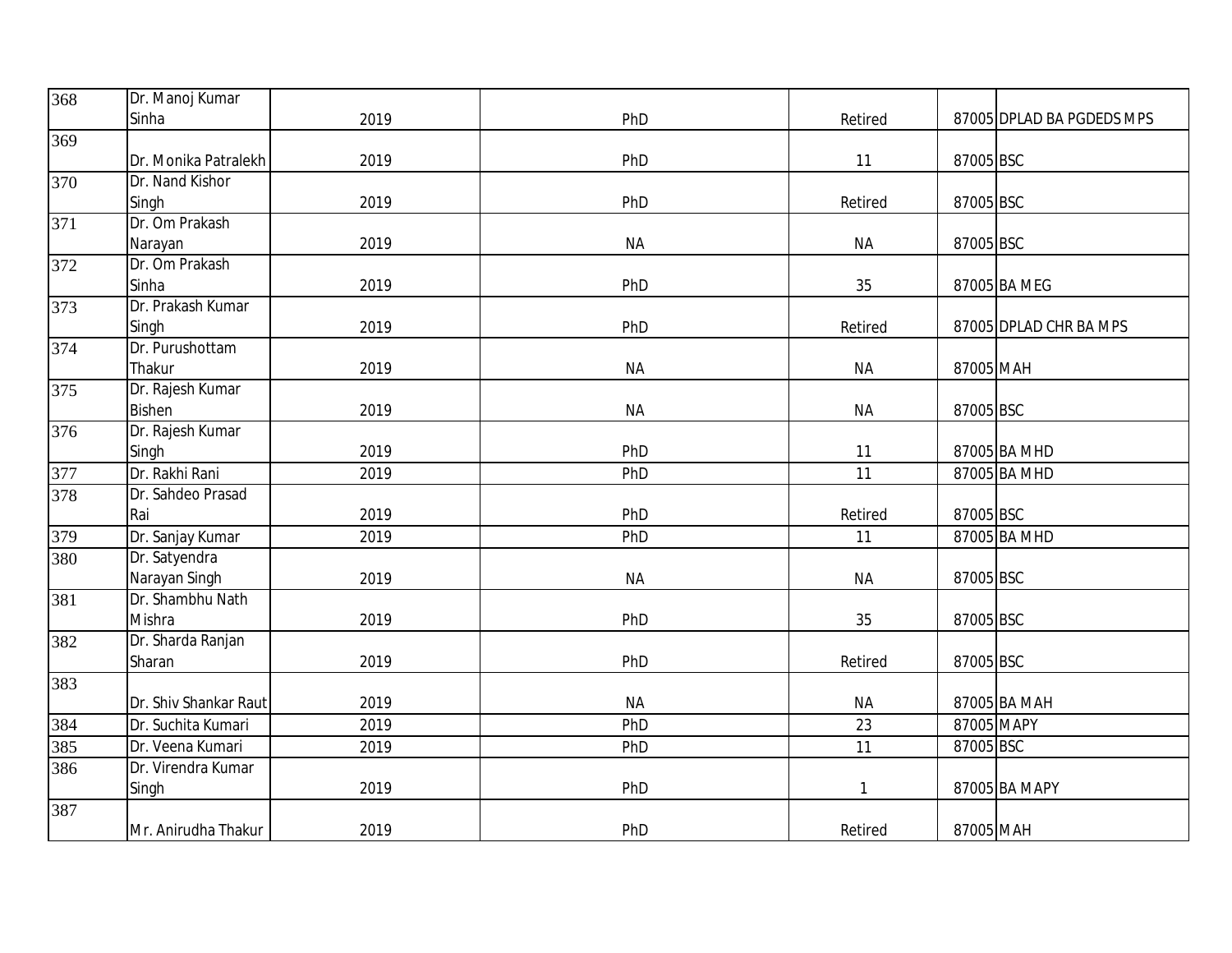| 388 | Mr. Arvind Kumar    |      |           |           |           |                             |
|-----|---------------------|------|-----------|-----------|-----------|-----------------------------|
|     | Jha                 | 2019 | MA        | 11        | 87005 BA  |                             |
| 389 | Mr. Ayush Anand     | 2019 | <b>NA</b> | <b>NA</b> | 87005 BA  |                             |
| 390 |                     |      |           |           |           |                             |
|     | Mr. Bhupal Sharma   | 2019 | PhD       | Retired   |           | 87005 BA MHD                |
| 391 | Mr. Devendra Prasad |      |           |           |           |                             |
|     | Mandal              | 2019 | <b>NA</b> | <b>NA</b> |           | 87005 BA MEC                |
| 392 | Mr. Kamal Kishor    |      |           |           |           |                             |
|     | Singh               | 2019 | MA        | 11        |           | 87005 BA BPP MAH            |
| 393 |                     |      |           |           |           | <b>BA DPLADB CHR MPS</b>    |
|     | Mr. Manish Jha      | 2019 | PhD       | 23        |           | 87005 PGDEDS MPS            |
| 394 | Mr. Mantu Kumar     |      |           |           |           |                             |
|     | Deo                 | 2019 | <b>NA</b> | <b>NA</b> | 87005 BA  |                             |
| 395 | Mr. Mohan Prasad    |      |           |           |           |                             |
|     | Rao                 | 2019 | PhD       | Retired   | 87005 BSC |                             |
| 396 | Mr. Niraj Kumar     |      |           |           |           |                             |
|     | Sinha               | 2019 | MA,LLB    | <b>NA</b> |           | 87005 BA CHR MPS MAEDS MPS  |
| 397 | Mr. Nirupama        |      |           |           |           |                             |
|     | Kumari              | 2019 | <b>NA</b> | <b>NA</b> | 87005 BPP |                             |
| 398 | Mr. Om Prakash      |      |           |           |           |                             |
|     | Mishra              | 2019 | <b>NA</b> | <b>NA</b> | 87005 MAH |                             |
| 399 |                     |      |           |           |           | <b>MEC PGDUPDL PGDEDS</b>   |
|     | Mr. Om Prakash Roy  | 2019 | PhD       | 35        |           | 87005 MAEDS MARD BPP        |
| 400 | Mr. Prakash Chandra |      |           |           |           |                             |
|     | Das                 | 2019 | MA, JET   | 11        |           | 87005 BA MPS                |
| 401 | Mr. Rajeev Ranjan   |      |           |           |           |                             |
|     | Singh               | 2019 | <b>NA</b> | <b>NA</b> |           | 87005 BA MEC                |
| 402 | Mr. Ram Nandan      |      |           |           |           | <b>BA MEC PGDUPDL MAEDS</b> |
|     | Singh               | 2019 | PhD       | Retired   |           | 87005 MARD                  |
| 403 | Mr. Ram Narayan     |      |           |           |           |                             |
|     | Roy                 | 2019 | <b>NA</b> | <b>NA</b> |           | 87005 BA CFE MEG            |
| 404 | Mr. Rana Pratap     |      |           |           |           |                             |
|     | Singh               | 2019 | MA        | 35        |           | 87005 BA MEG                |
| 405 | Mr. Renu Sinha      | 2019 | <b>NA</b> | <b>NA</b> |           | 87005 BA MAH                |
| 406 | Mr. Satyanand Jha   | 2019 | PhD       | Retired   |           | 87005 CFE BA MEG            |
| 407 | Mr. Suchit Shekhar  |      |           |           |           |                             |
|     | Sinha               | 2019 | <b>NA</b> | <b>NA</b> | 87005 BSC |                             |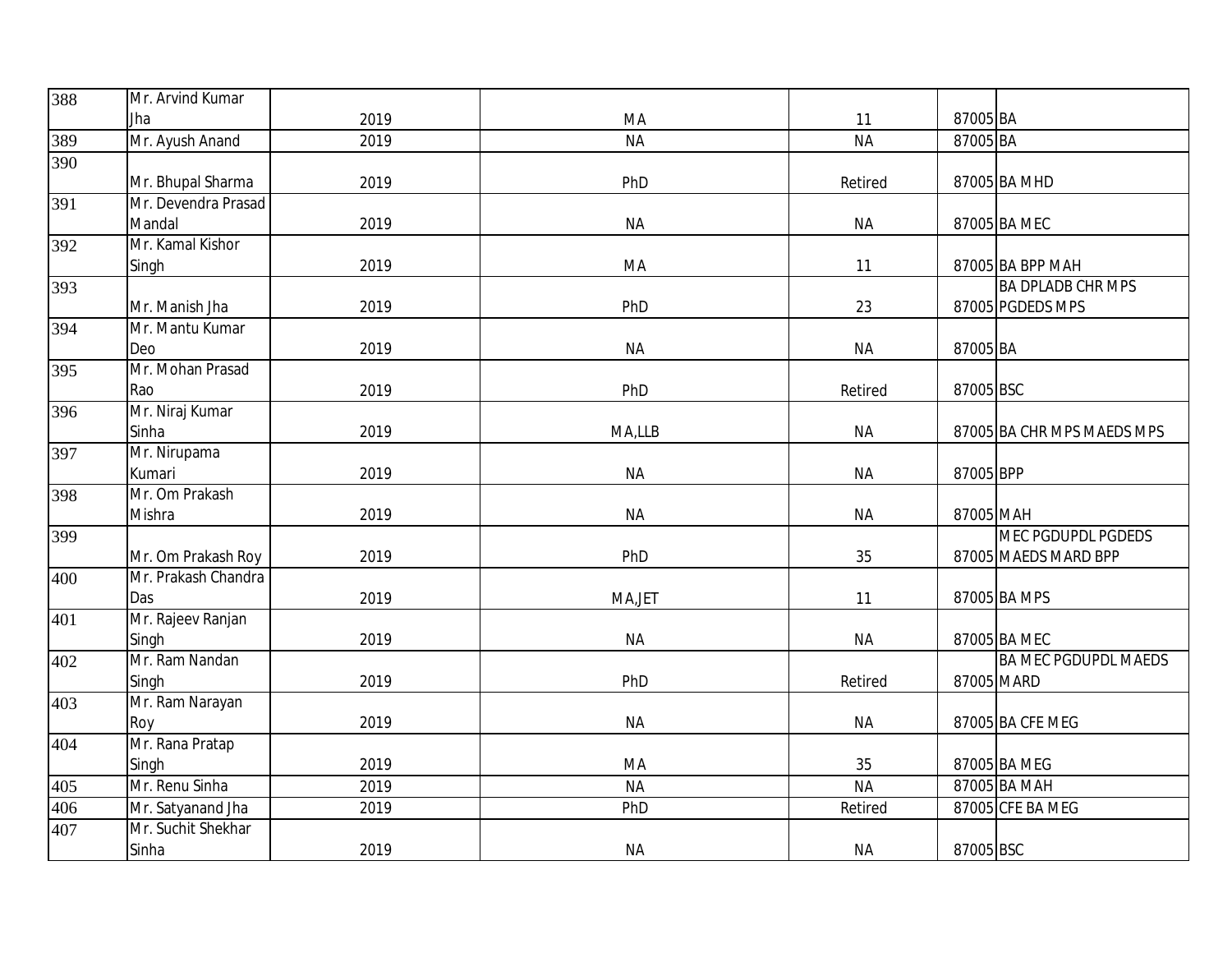| 408 | Mr. Sundar Charan    |      |             |         |          |                              |
|-----|----------------------|------|-------------|---------|----------|------------------------------|
|     | Mishra               | 2019 | PhD         | Retired |          | 87005 BA MPS                 |
| 409 |                      |      |             |         |          |                              |
|     | Mr. Uma Shankar      |      |             |         |          | <b>DPLAD CHR BA PGDEDS</b>   |
|     | Sharan               | 2019 | PhD         | Retired |          | 87005 MAEDS PGDEDS MPS MARD  |
| 410 |                      |      |             |         |          | <b>BA MEC PGDUPDL PGDEDS</b> |
|     | Mr. Upendra Singh    | 2019 | PhD         | 35      |          | 87005 MAEDS MARD             |
| 411 |                      |      |             |         |          |                              |
|     | Mrs. Anjani Sharma   | 2019 | PhD         | 11      |          | 87005 BA CFE MEG             |
| 412 |                      |      |             |         |          |                              |
|     | Akhter Hasnain Azad  | 2017 | MA          | 33      | 87008 BA |                              |
| 413 | Dr. Bikrama Ditya    |      |             |         |          |                              |
|     | Yadav                | 2017 | PHD         | 28      | 87008 BA |                              |
| 414 |                      |      |             |         |          |                              |
|     | Dr. Sabra Tabassum   | 2017 | PhD         | 26      | 87008 BA |                              |
| 415 | Dr. Sachchidanand    |      |             |         |          |                              |
|     | Singh                | 2017 | PHD         | 28      | 87008 BA |                              |
| 416 |                      |      |             |         |          |                              |
|     | MD. Siddique Ahmad   | 2017 | MA          | 33      | 87008 BA |                              |
| 417 |                      |      |             |         |          |                              |
|     | Md. Khursheed Alam   | 2017 | MA          | 26      | 87008 BA |                              |
| 418 | Smt. Anju Mandal     | 2017 | MA          | 28      |          | 87008 BA BPP                 |
| 420 | Smt. Kiran           |      |             |         |          |                              |
|     | Choudhary            | 2017 | MA          | 32      | 87008 BA |                              |
| 421 |                      |      |             |         |          |                              |
|     | Smt. Neelam Kumari   | 2017 | PHD         | 25      |          | 87008 BA BPP                 |
| 423 |                      |      |             |         |          |                              |
|     | Sri Ajay Kumar Singh | 2017 | MA          | 28      | 87008 BA |                              |
| 425 | Sri Ajay Kumar       |      |             |         |          |                              |
|     | Verma                | 2017 | <b>MCOM</b> | 29      |          | 87008 BCOM BPP               |
| 426 |                      |      |             |         |          |                              |
|     | Sri Amrendra Kumar   | 2017 | PHD         | 28      | 87008 BA |                              |
| 427 | Sri Ashok Kumar      |      |             |         |          |                              |
|     | Singh                | 2017 | MA          | 33      | 87008 BA |                              |
| 428 | Sri Basant Narayan   | 2017 | <b>MCOM</b> | 29      | 87008 BA |                              |
| 429 | Sri Dhruv Kumar      |      |             |         |          |                              |
|     | Mahto                | 2017 | MA          | 5       | 87008 BA |                              |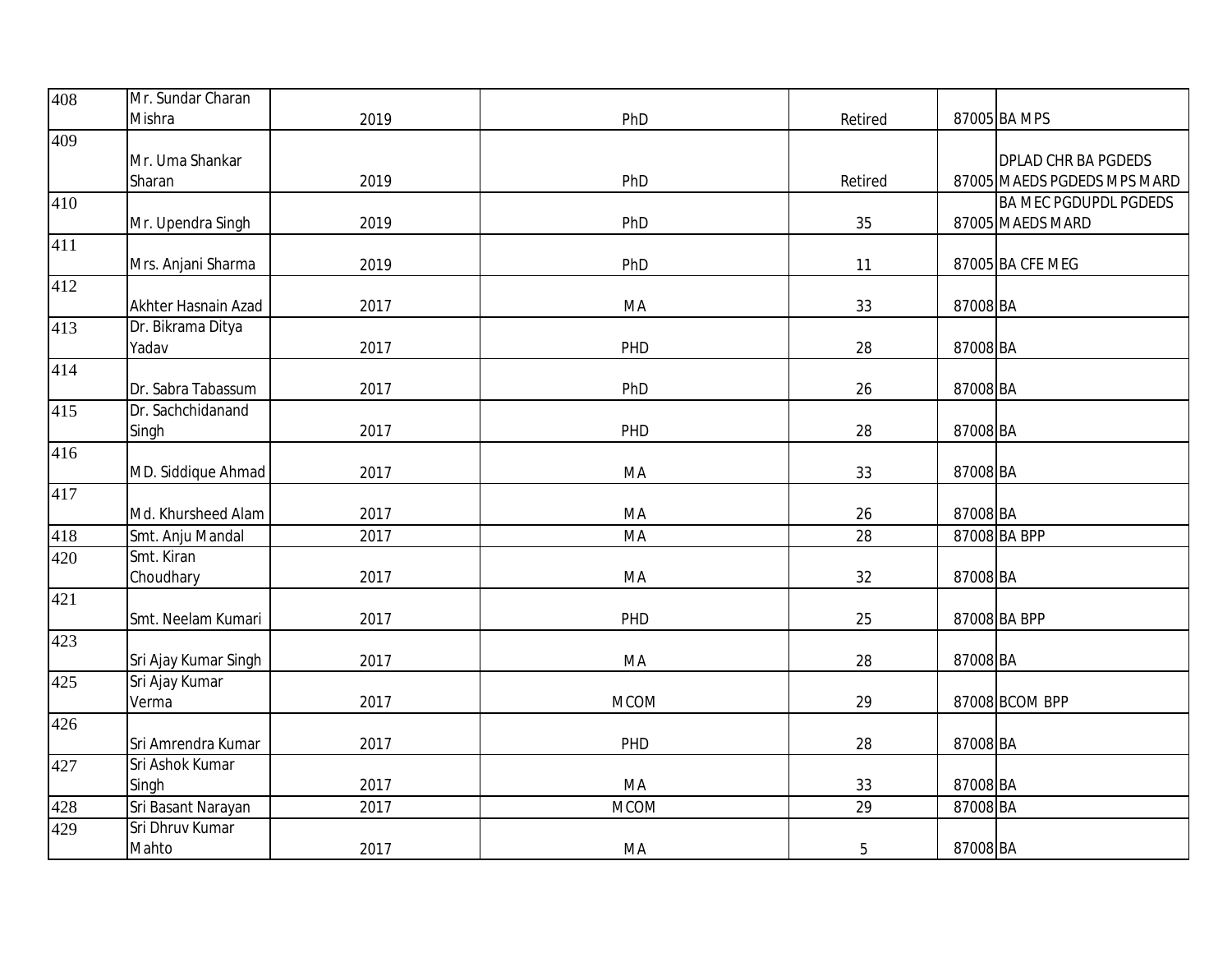| 430 | Sri Gajendr Kumar    | 2017 | <b>MSC</b>  | 33             | 87008 BPP    |                |
|-----|----------------------|------|-------------|----------------|--------------|----------------|
| 431 | Sri Hari Mohan       |      |             |                |              |                |
|     | Brahamchari          | 2017 | <b>MCOM</b> | 28             | 87008 BCOM   |                |
| 432 |                      |      |             |                |              |                |
|     | Sri Kaushal Kishore  |      |             |                |              |                |
|     | Choudhary            | 2017 | PHD         | $\overline{5}$ | 87008 BA     |                |
| 434 | Sri Kedar Nath Sah   | 2017 | MA          | 28             | 87008 BA BPP |                |
| 435 | Sri Lalit Narayan    |      |             |                |              |                |
|     | Goswami              | 2017 | MA          | 12             | 87008 BA     |                |
| 436 | Sri Pradeep Kumar    | 2017 | MA          | 33             | 87008 BA     |                |
| 437 | Sri Sandip Kumar     |      |             |                |              |                |
|     | Singh                | 2017 | MA          | 28             | 87008 BA     |                |
| 438 | Sri Satish Kumar     |      |             |                |              |                |
|     | Sinha                | 2017 | <b>MCOM</b> | 14             | 87008 BCOM   |                |
| 439 | Sri Shankar Prasad   |      |             |                |              |                |
|     | Singh                | 2017 | MA          | 30             | 87008 BA     |                |
| 440 |                      |      |             |                |              |                |
|     | Sri Shiv Ram Krishna | 2017 | PHD         | 15             | 87008 BA     |                |
| 441 | Sri Shivnarayan      |      |             |                |              |                |
|     | Mahto                | 2017 | <b>MSC</b>  | 31             | 87008 BPP    |                |
| 442 | Sri Sudarshan Prasad |      |             |                |              |                |
|     | Singh                | 2017 | MA          | 28             | 87008 BA BPP |                |
| 444 | Sri Ujjwal Kumar     |      |             |                |              |                |
|     | Mondal               | 2017 | MA          | 33             | 87008 BA     |                |
| 445 | Sri Umesh Pandit     | 2017 | PHD         | 28             |              | 87008 BCOM BPP |
| 447 | Sri Upendra Prasad   |      |             |                |              |                |
|     | Yadav                | 2017 | MA          | 33             | 87008 BA BPP |                |
| 504 |                      |      | M.A., Ph.D  | 38             |              |                |
|     | DR. Ajay Kumar Singh | 2018 |             |                | 87011 BA     |                |
| 505 | Dr. Shitanshu        |      | M.A., Ph.D  | 25             |              |                |
|     | Shekhar Pathak       | 2018 |             |                | 87011 BA     |                |
| 506 | Dr. Shyamal Kishore  |      | M.A., Ph.D  | 31             |              |                |
|     | Prasad               | 2018 |             |                | 87011 BPP    |                |
| 507 |                      |      | M.A         |                |              |                |
|     | Md. Ekramul Haque    | 2018 |             | 24             | 87011 BA     |                |
| 508 |                      |      | M.A         |                |              |                |
|     | Md. Estakhar Ansari  | 2018 |             | 21             | 87011 BA     |                |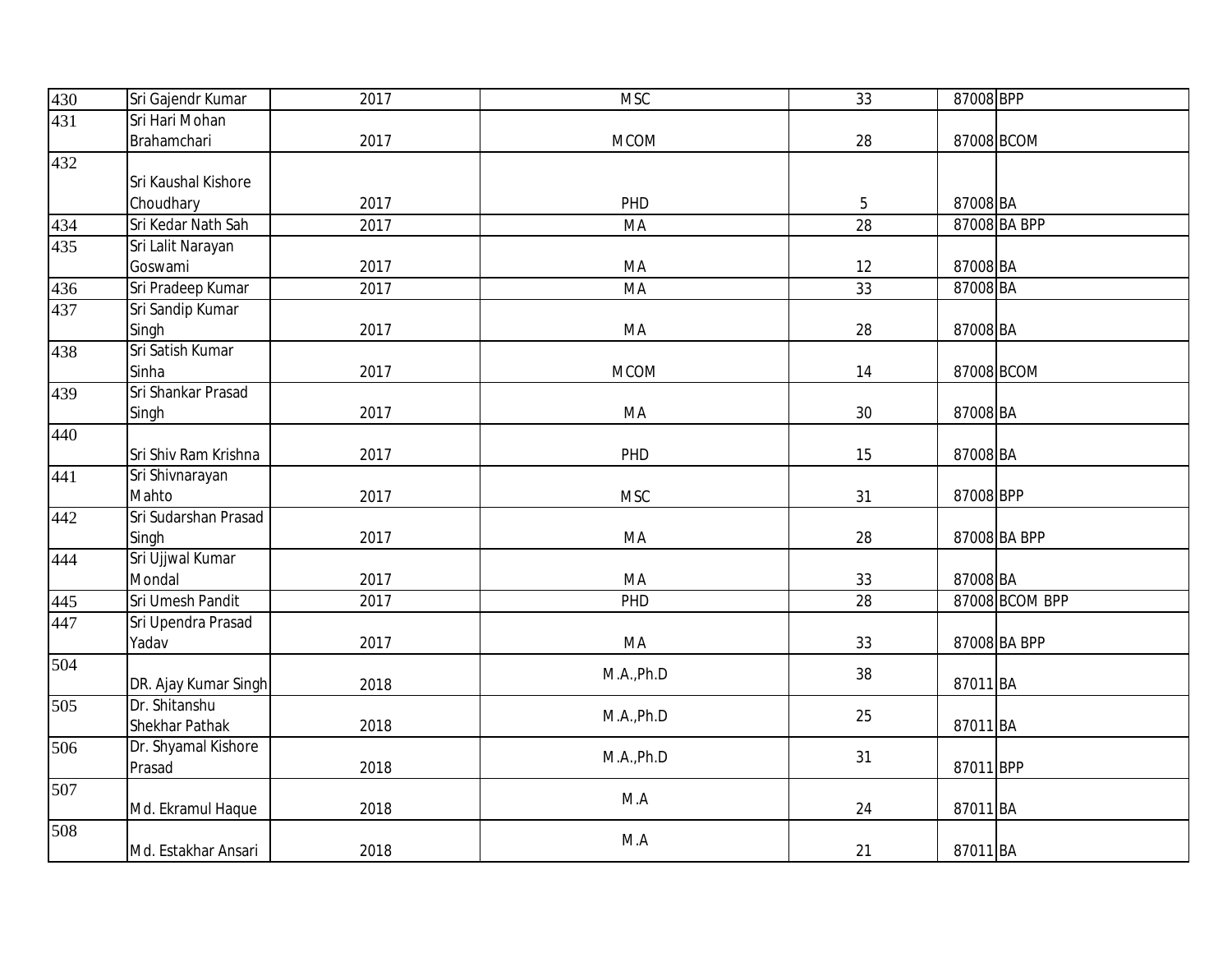| 509 |                     |      | M.A |                 |           |              |
|-----|---------------------|------|-----|-----------------|-----------|--------------|
|     | Md. Mukhtar Shaikh  | 2018 |     | 32              | 87011 BA  |              |
| 510 | Md. Naushad Ali     | 2018 | M.A | 30              | 87011 BA  |              |
| 511 | Md. Parwez Rizvi    | 2018 | M.A | 30              | 87011 BA  |              |
| 512 |                     |      | M.A |                 |           |              |
|     | Md. Safaur Rahman   | 2018 |     | 6               | 87011 BA  |              |
| 513 | Md. Zahoor Alam     | 2018 | M.A | $\overline{32}$ | 87011 BA  |              |
| 514 | Md. Zakir Hussain   |      | M.A |                 |           |              |
|     | Ansari              | 2018 |     | $\overline{2}$  | 87011 BA  |              |
| 515 | Md. Zia Ul Haque    | 2018 | M.A | 29              | 87011 BA  |              |
| 516 | Mr. Abdur Rahman    |      | M.A |                 |           |              |
|     | Ansari              | 2018 |     | 30              | 87011 BA  |              |
| 517 |                     |      | M.A |                 |           |              |
|     | Mr. Anil Kumar Saha | 2018 |     | 32              |           | 87011 BA BPP |
| 518 | Mr. Arun Gupta      | 2018 | M.A | 9               | 87011 BA  |              |
| 519 | Mr. Dwijendra Nath  |      | M.A |                 |           |              |
|     | Mandal              | 2018 |     | 31              | 87011 BA  |              |
| 520 | Mr. Jai Shankar     |      | M.A |                 |           |              |
|     | Yadav               | 2018 |     | 32              |           | 87011 BA BPP |
| 521 |                     |      | M.A |                 |           |              |
|     | Mr. Kala Chand Saha | 2018 |     | 32              |           | 87011 BA BPP |
| 522 | Mr. Kishor Ninku    | 2018 | M.A | $\overline{2}$  | 87011 BA  |              |
| 523 | Mr. Kunal Kant      |      | M.A |                 |           |              |
|     | Verma               | 2018 |     | $\overline{7}$  | 87011 BA  |              |
| 524 | Mr. Nilam Kumar     |      | M.A |                 |           |              |
|     | Sinha               | 2018 |     | 30              | 87011 BA  |              |
| 525 | Mr. Nitesh Kumar    |      | M.A |                 |           |              |
|     | Verma               | 2018 |     | 6               | 87011 BA  |              |
| 526 | Mr. Prabhash        |      | M.A |                 |           |              |
|     | Chandra Saha        | 2018 |     | 32              | 87011 BPP |              |
| 527 | Mr. Pradip Kumar    |      | M.A |                 |           |              |
|     | Chirania            | 2018 |     | 32              | 87011 BSC |              |
| 528 | Mr. Shibrata Kumar  |      | M.A |                 |           |              |
|     | Singh               | 2018 |     | 30              | 87011 BA  |              |
| 529 | Mr. Shiva Nand      |      | M.A |                 |           |              |
|     | Thakur              | 2018 |     | 35              | 87011 BA  |              |
| 530 | Ms. Kalpana Sinha   | 2018 | M.A | 26              | 87011 BA  |              |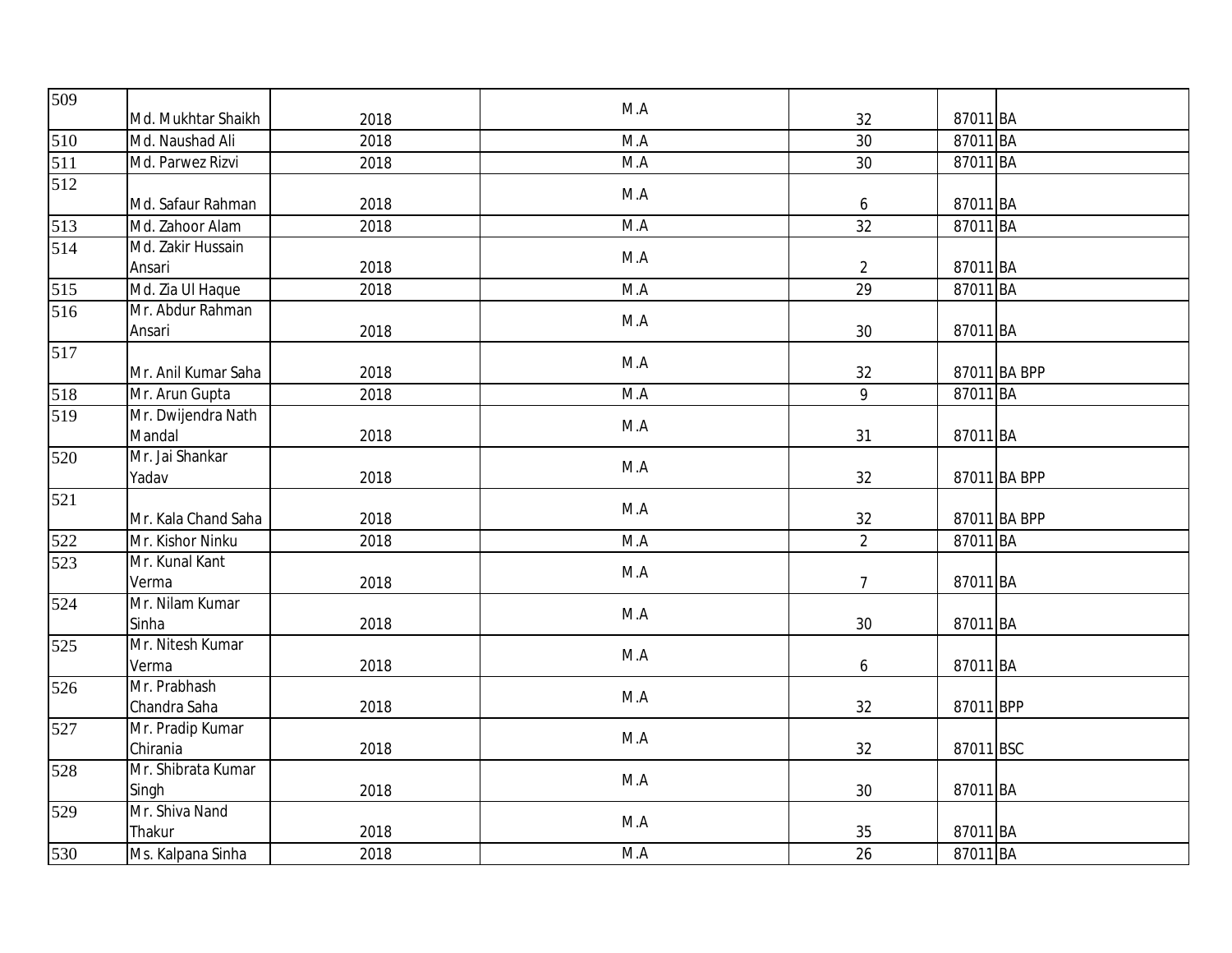| 531 | Rajesh Kumar Jaiswal  | 2018 | M.A         | 14 |          | 87011 BA BPP     |
|-----|-----------------------|------|-------------|----|----------|------------------|
| 532 | <b>ARUN KUMAR</b>     |      |             |    |          |                  |
|     | <b>VERMA</b>          | 2018 | <b>MCOM</b> | 33 |          | 87012 BCOM       |
| 533 |                       |      |             |    |          |                  |
|     | Dr. Anil Prasad Singh | 2018 | PHD         | 36 |          | 87012 BCOM BPP   |
| 534 | Dr. Asha Mishra       | 2019 | PHD         | 16 |          | 87012 PGDRD MARD |
| 535 | Dr. Buddhi Nath       |      |             |    |          |                  |
|     | Khaware               | 2018 | PHD         | 30 | 87012 BA |                  |
| 536 | Dr. Deepak Kumar      | 2018 | PHD         | 17 |          | 87012 BCOM BPP   |
| 537 | Dr. Himanshu Kumar    |      |             |    |          |                  |
|     | Singh                 | 2018 | PHD         | 17 | 87012 BA |                  |
| 538 |                       |      |             |    |          |                  |
|     | Dr. Kishor Kumar Jha  | 2018 | PHD         | 33 | 87012 BA |                  |
| 539 | Dr. Mamta Swain       | 2019 | PHD         | 16 |          | 87012 MARD PGDRD |
| 540 | Dr. Rajesh Kumar      |      |             |    |          |                  |
|     | <b>Bishen</b>         | 2018 | PHD         | 17 | 87012 BA |                  |
| 541 | Dr. Ram Krishna       |      |             |    |          |                  |
|     | Choudhary             | 2018 | PHD         | 33 |          | 87012 BA CDM     |
| 542 | Dr. Saroj Kumar       |      |             |    |          |                  |
|     | Mishra                | 2019 | PHD         | 24 |          | 87012 MARD PGDRD |
| 543 | Dr. Shankar Mohan     |      |             |    |          |                  |
|     | Jha                   | 2018 | PHD         | 33 | 87012 BA |                  |
| 544 | Dr. Sushil Kumar      |      |             |    |          |                  |
|     | Choudhary             | 2018 | MA          | 33 | 87012 BA |                  |
| 545 | Mr. Anant Kumar       |      |             |    |          |                  |
|     | Sinha                 | 2018 | MA          | 30 |          | 87012 BA BPP     |
| 546 | Mr. Anil Kumar Jha    | 2018 | MA          | 30 | 87012 BA |                  |
| 547 | Mr. Arvind Kumar      |      |             |    |          |                  |
|     | Jha                   | 2018 | MA          | 26 | 87012 BA |                  |
| 548 | Mr. Bivash Chandra    |      |             |    |          |                  |
|     | Jha                   | 2018 | MA          | 15 | 87012 BA |                  |
| 549 |                       |      |             |    |          |                  |
|     | Mr. Bivekanand Deo    | 2018 | MA          | 30 | 87012 BA |                  |
| 550 | Mr. Bom Bom           |      |             |    |          |                  |
|     | Tewary                | 2018 | MA          | 36 | 87012 BA |                  |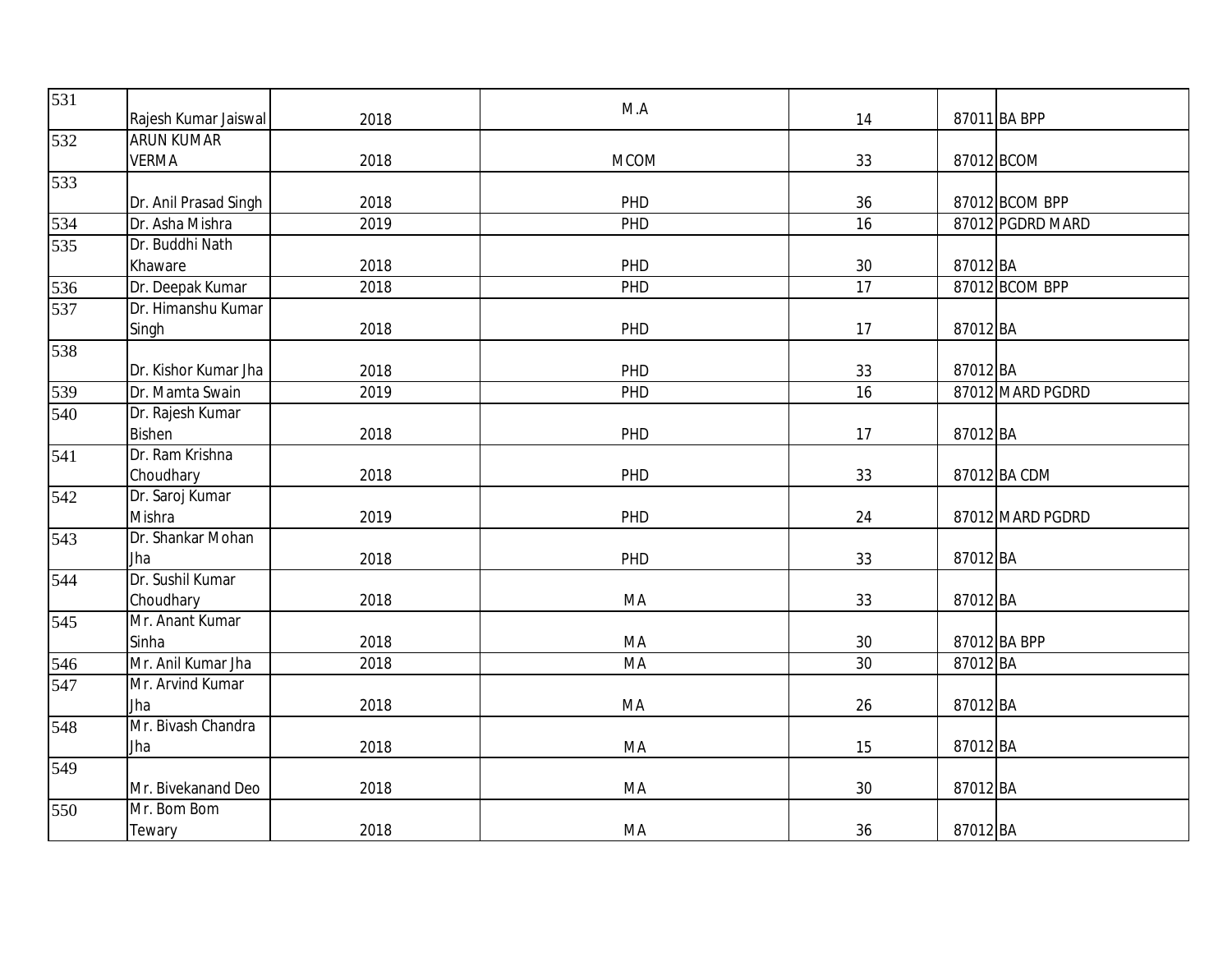| 551 | Mr. Dilip Kumar       |            |             |                |            |                   |
|-----|-----------------------|------------|-------------|----------------|------------|-------------------|
|     | Ghosh                 | 2018       | MA          | 36             | 87012 BA   |                   |
| 552 | Mr. Himanshu          |            |             |                |            |                   |
|     | Shekhar Dubey         | 2018       | MA          | 33             | 87012 BA   |                   |
| 553 | Mr. Kalyan Kumar      | 2018       | PHD         | 15             | 87012 BA   |                   |
| 554 | Mr. Keshav Narain     |            |             |                |            |                   |
|     | Dubey                 | 2018       | MA          | 36             | 87012 BA   |                   |
| 555 | Mr. Kishore Kumar     |            |             |                |            |                   |
|     | Jha                   | 2018       | MA          | 33             | 87012 BA   |                   |
| 556 | Mr. Premendra         |            |             |                |            |                   |
|     | Kumar Singh           | 2018       | MA          | 36             | 87012 BA   |                   |
| 557 | Mr. Santosh Kumar     |            |             |                |            |                   |
|     | Singh                 | 2018       | MA          | 33             | 87012 BA   |                   |
| 558 | Mr. Shankar Sharan    |            |             |                |            |                   |
|     | Upadhyay              | 2018       | M.SC        | 33             | 87012 BPP  |                   |
| 559 | Mr. Shyam Sunder      |            |             |                |            |                   |
|     | Jha                   | 2018       | MA          | 33             |            | 87012 BA CDM      |
| 560 | Mr. Suresh Pandit     | 2018       | MA          | 20             | 87012 BA   |                   |
| 561 | Mr. Uday Shankar      |            |             |                |            |                   |
|     | Jha                   | 2018       | <b>MCOM</b> | 33             |            | 87012 BA BCOM BPP |
| 562 | Mr. Vikash Chandra    |            |             |                |            |                   |
|     | Mishra                | 2018       | MA          | 33             | 87012 BA   |                   |
| 563 | Ms. Beauty Kumari     | 2018       | MA          | $\, 8$         |            | 87012 BA BPP      |
| 564 | Ms. Bibha Kumari      | 2018, 2019 | MA          | 10             |            | 87012 BA CFN DNHE |
| 565 | Ms. Poonam Sinha      | 2018, 2019 | MA          | 30             |            | 87012 BA CFN DNHE |
| 566 | Ms. Reena Roy         | 2018       | MA          | 17             | 87012 BA   |                   |
| 567 | <b>NIRBHAY KUMAR</b>  |            |             |                |            |                   |
|     | CHOUDHARY             | 2018       | <b>MSC</b>  | 33             |            | 87012 BCOM        |
| 568 | <b>SANGITA KUMARI</b> | 2018       | PHD         | 20             | 87012 DNHE |                   |
| 569 | <b>SANJAY KUMAR</b>   | 2018       | MA          | 21             |            | 87012 BCOM        |
| 570 | <b>SURAJ KUMAR</b>    |            |             |                |            |                   |
|     | <b>DUBEY</b>          | 2018       | <b>MCOM</b> | $\overline{7}$ |            | 87012 BCOM        |
| 571 |                       |            |             |                |            |                   |
|     | Arbind Kumar Singh    | 2013       | N/A         | N/A            | 87002D BPP |                   |
| 572 |                       |            |             |                |            |                   |
|     | DR. SANJAY KUMAR      | 2013       | PHD         | 11             | 87002D BA  |                   |
| 573 | Dr. Kiran Kumari      | 2013       | N/A         | N/A            | 87002D BA  |                   |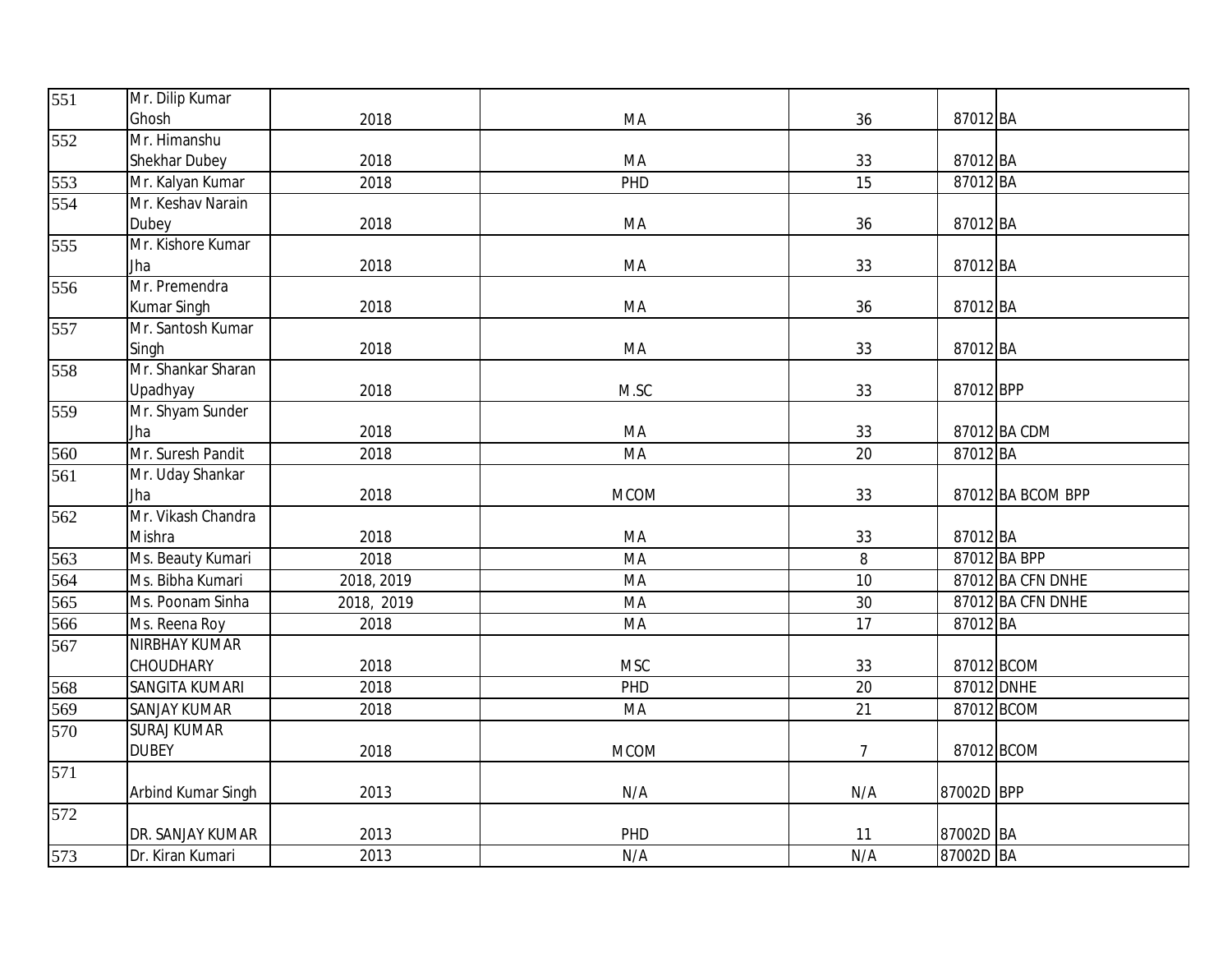| 574              | MR. ONKAR                |      |                      |                |               |  |
|------------------|--------------------------|------|----------------------|----------------|---------------|--|
|                  | SUDHANSHU                | 2014 | MA                   | 17             | 87002D BPP    |  |
| 585              | Annamma Thomas           | 2017 | <b>BSC. NURSHING</b> | 10             | 87007P CHBHC  |  |
| 586              | Daliya Scaria            | 2017 | <b>BSC. NURSHING</b> | 5              | 87007P CHBHC  |  |
| 587              | Jessy T.L.               | 2017 | <b>BSC. NURSHING</b> | 10             | 87007P CHBHC  |  |
| 588              | Nimmy Scaria             | 2017 | <b>BSC. NURSHING</b> | 8              | 87007P CHBHC  |  |
| 589              | ABDUR RAZZAQUE           | 2018 | M.A                  | $\overline{7}$ | 87010D BA     |  |
| 590              | <b>AMITA SINGHA</b>      | 2018 | M.A                  | 5              | 87010D BA     |  |
| 591              | <b>BALRAM SINGH</b>      | 2018 | M.A                  | 25             | 87010D BA BPP |  |
| 592              | <b>BHANU RANJAN</b>      |      |                      |                |               |  |
|                  | <b>THAKUR</b>            | 2018 | M.A                  | 17             | 87010D BA     |  |
| 593              |                          |      |                      |                |               |  |
|                  | <b>BIPIN KUMAR SINGH</b> | 2018 | M.A                  | 20             | 87010D BA     |  |
| 594              | <b>FILLORI AKTHER</b>    | 2018 | M.COM                | $\overline{7}$ | 87010D BA     |  |
| 595              | <b>GUNAMAY DAS</b>       | 2018 | M.A                  | 25             | 87010D BA     |  |
| $\overline{5}96$ | <b>MANOJ KUMAR</b>       |      |                      |                |               |  |
|                  | SADHU                    | 2018 | M.A                  | 6              | 87010D BPP    |  |
| 597              | <b>MANOJ KUMAR</b>       |      |                      |                |               |  |
|                  | <b>SINGH</b>             | 2018 | M.A                  | 16             | 87010D BA     |  |
| 598              | <b>MD NASRULLAH</b>      |      |                      |                |               |  |
|                  | <b>ANSARI</b>            | 2018 | M.A,NET              | 13             | 87010D BA     |  |
| 599              | <b>MD NOOR NABI</b>      | 2018 | M.A                  | 12             | 87010D BPP    |  |
| 600              | MD SHALAHUDDIN           | 2018 | M.A                  | 6              | 87010D BA     |  |
| 601              | <b>MD TAUHEED</b>        | 2018 | M.A                  | $\overline{7}$ | 87010D BA     |  |
| 602              | MD. NABI AKHTAR          | 2018 | M.A, PHD             | 15             | 87010D BA     |  |
| 603              | <b>NEPAL CHANDRA</b>     |      |                      |                |               |  |
|                  | <b>MANDAL</b>            | 2018 | M.A                  | 16             | 87010D BA     |  |
| 604              |                          |      |                      |                |               |  |
|                  | PANKAJ KUMAR SAH         | 2018 | M.A,NET              | 5              | 87010D BA     |  |
| 605              | PRABHU NARAYAN           |      |                      |                |               |  |
|                  | <b>JHA</b>               | 2018 | M.COM                | 13             | 87010D BA BPP |  |
| 606              | PRASANTA MAJEE           | 2018 | M.A                  | 6              | 87010D BA     |  |
| $\overline{607}$ | <b>RAJNIKANT DUBEY</b>   | 2018 | M.A,NET              | 8              | 87010D BA     |  |
| 608              | <b>RUSTAM MIYAN</b>      | 2018 | M.A                  | 5              | 87010D BA     |  |
| 609              | <b>SANJAY KUMAR</b>      |      |                      |                |               |  |
|                  | <b>THAKUR</b>            | 2018 | M.A                  | 16             | 87010D BA     |  |